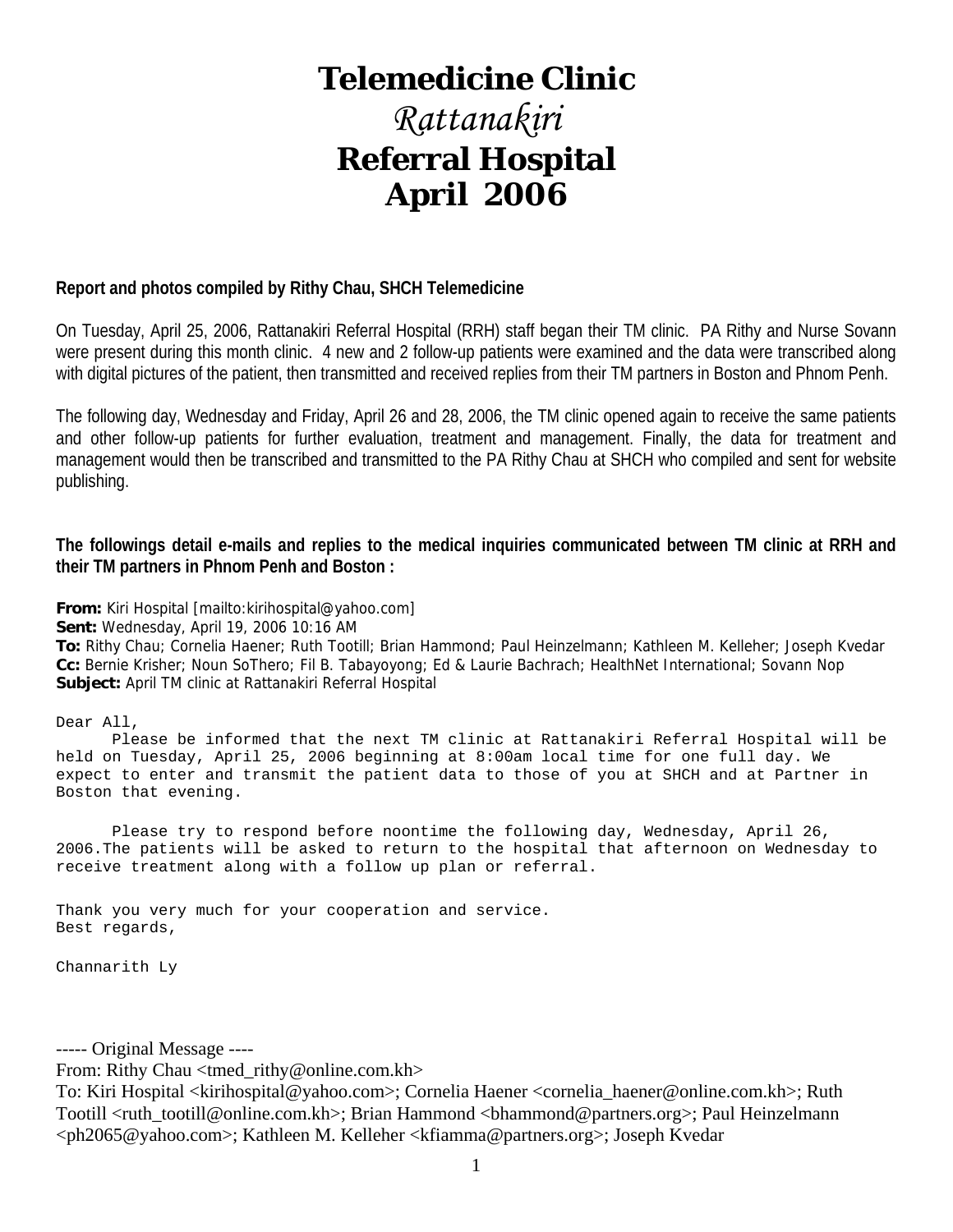<jkvedar@partners.org>

Cc: Bernie Krisher <bernie@media.mit.edu>; Noun SoThero <thero@cambodiadaily.com>; Fil B. Tabayoyong <docfil@yahoo.com>; Ed & Laurie Bachrach <lauriebachrach@yahoo.com>; HealthNet International <healthni@camintel.com>; Sovann Nop <sovanrural@yahoo.com>; Chas Taplin <ctaplin@online.com.kh> Sent: Thursday, April 20, 2006 2:14:48 AM Subject: RE: April TM clinic at Rattanakiri Referral Hospital

Dear All,

I would like to inform you that our new SHCH TM staff, Nurse Peng Sovann, will be traveling with me to Rattanakiri for the TM clinic next week.

Thank you for your cooperation and support for the TM project.

Best Regards, Rithy

P.S. Happy Khmer New Year! And wishing you all well into the next year.

**From:** Paul Heinzelmann, MD [mailto:pheinzelmann@partners.org] **Sent:** Friday, April 21, 2006 7:44 AM **To:** Rithy Chau **Subject:** Re: April TM clinic at Rattanakiri Referral Hospital

Happy New Year and welcome to Peng Sovann! Paul

**From:** Kiri Hospital [mailto:kirihospital@yahoo.com] **Sent:** Tuesday, April 25, 2006 9:19 PM **To:** Rithy Chau; Brian Hammond; Paul Heinzelmann; Kathleen M. Kelleher; Joseph Kvedar; kruylim@yahoo.com **Cc:** Bernie Krisher; Noun SoThero; Ed & Laurie Bachrach; HealthNet International; Fil B. Tabayoyong **Subject:** Rattanakiri Telemedicine Clinic April 2006 Patient KC#00167

Dear all,

Today we have four new cases and two follow up cases. Here is the first case and photos.

Best Regards, Rithy/Sovann/Channarith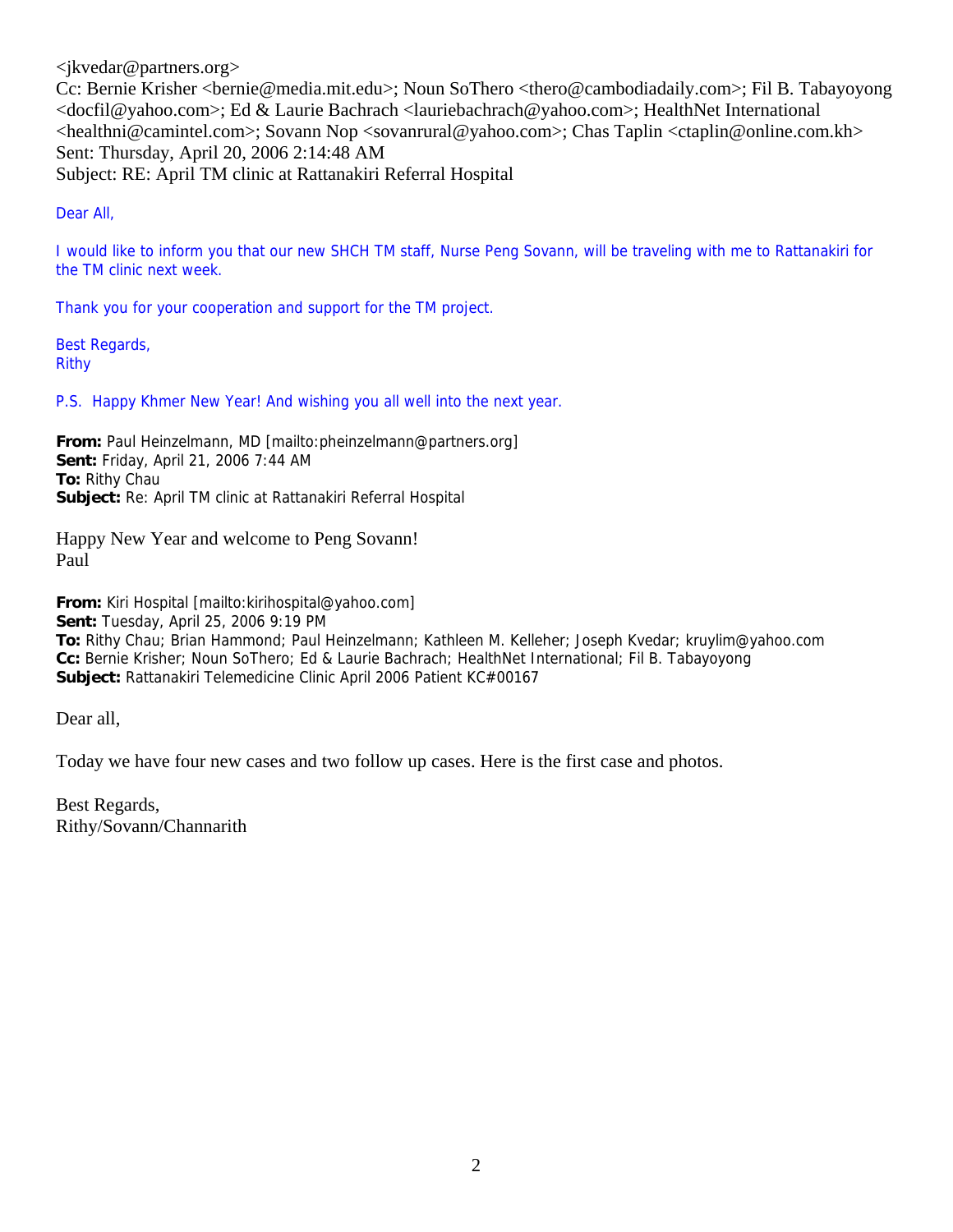

#### **Patient: KC#00167, 30F, TAHEY Village , KON MUM**

**Chief Complaint:** a small mass developing of neck x d size:3x 4 em

**HPI:** she complaints with the dry cough x 3 d , and associated with chest pain , moderated fever , headache off and on ,and then a small mass developing of neck radiated to the right neck , no dizziness , no exopthalmia , no extremities, no palpitation .

**PMH/SH:** unremarkable

**Social Hx:** smoking x long time, slightly smoking .

**Allergies:** none

**Family Hx:** unremarkable

**ROS:**

**PE: Vital Signs: BP100/90P60 R 23 T 37.5** 

**General:** alerted and oriented

**HEENT:** size 3x 4 em, mobile mass when swallowing , no solid, soft , no bruit, no running nose , burning nose no rhinopharingitis ,.

**Chest:** lungs:clear both sides, no crackle Heart: no murmur .

**Abdomen:** soft, active BS, no organomegaly , no mass.

**Musculoskeletal:** unremarkable

**Neuro:** sensory and motor are intact

**GU:** none

**Rectal:** none

**Previous Lab/Studies:**

**Lab/Studies Requests:** CBC, CXR, Ultrasound ,

**Assessment:** 1.thyroide TB 2.Goiter 3.Bronchitis



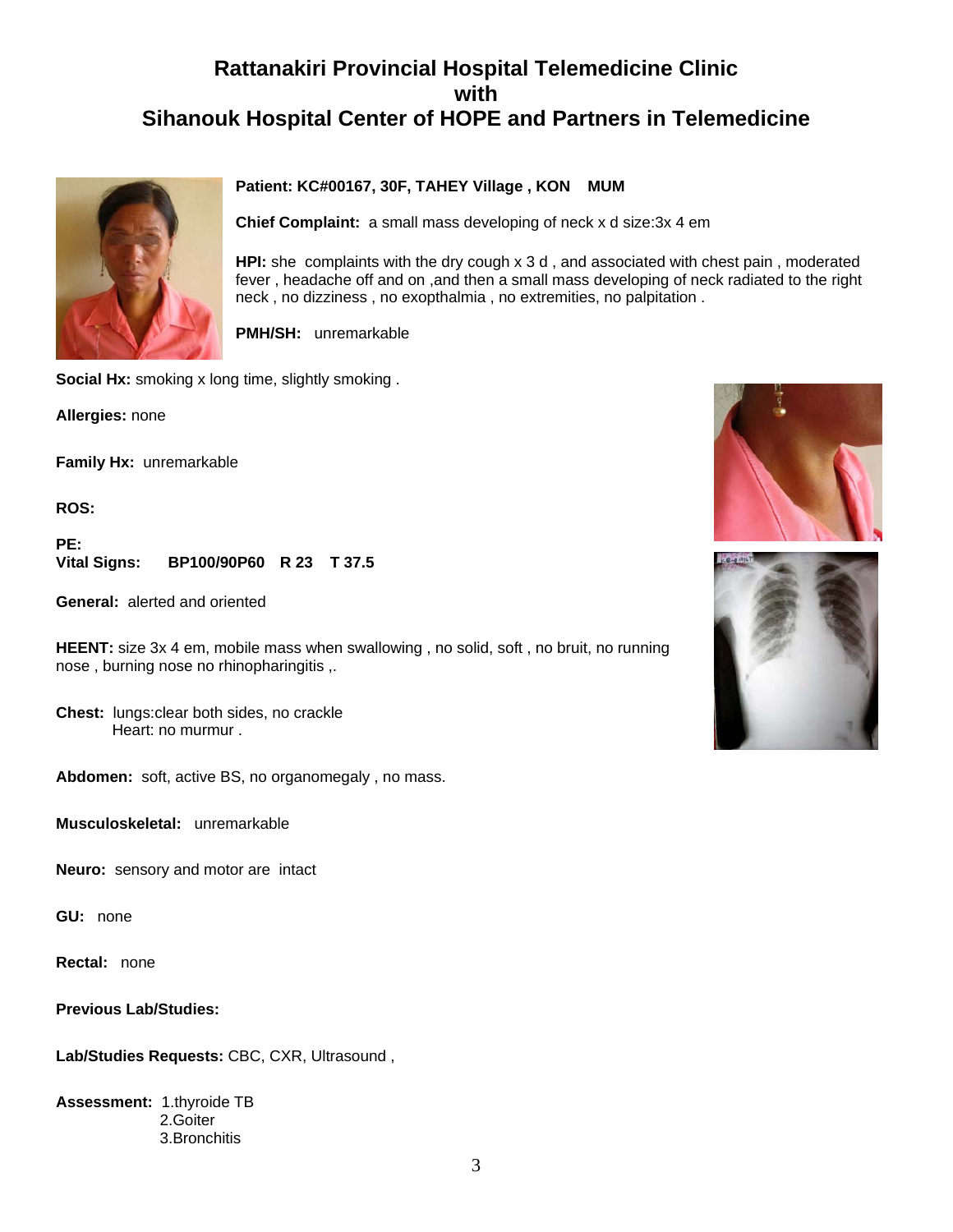**Plan:** 1.AFB

 2.Paracetamol 500mg 1tab x qid x prn 3. check free T4 and TSH at SHCH

**Comments/Notes:** Please give a good idea

**Examined by: San date 25/4/06** 

Please send all replies to [kirihospital@yahoo.com](mailto:kirihospital@yahoo.com) and cc: to [tmed\\_rithy@online.com.kh](mailto:tmed_rithy@bigpond.com.kh) .

*The information transmitted in this e-mail is intended only for the person or entity to which it is addredded and may contain confidential and/or priviledged material. Any review, retransmission, dissemination or other use of or taking of any action in reliance upon, this information by persons or entities other than the intended recipient is prohibited. If you received this e-mail in error, please contact the sender and delete material from any computer.*

**From:** Fiamma, Kathleen M. [mailto:KFIAMMA@PARTNERS.ORG] **Sent:** Wednesday, April 26, 2006 6:57 PM **To:** kirihospital@yahoo.com **Cc:** tmed\_rithy@online.com.kh **Subject:** FW: Rattanakiri Telemedicine Clinic April 2006 Patient KC#00167

-----Original Message----- **From:** Barbesino, Giuseppe,M.D. **Sent:** Tuesday, April 25, 2006 1:55 PM **To:** Fiamma, Kathleen M. **Subject:** RE: Rattanakiri Telemedicine Clinic April 2006 Patient KC#00167

**This 30 y/o woman with a newly developed neck mass seems to have a right side thyroid nodule. The h/o suggests a rapidly forming thyroid cyst or hemorrage in a preexisting thyroid nodule, but cancer remains a concern. There is tracheal deviation on the CXR whoch may explain the cough Suggest: TSH and ultrasound. If TSH is low, nuclear medicine thyroid scan should be done. If nodule is hot, best management would be raioiodine or surgery. If TSH is not low, she should have a fineneedle aspiration biopsy. If biopsy benign, follow-up or surgery depending on persistence of compressive symptoms and content of the** 

**nodule (if it is fluid a FNA could drain it, avoiding need for surgey). If malignant or suspicious or indeterminate, surgery should be considered.** 

Giuseppe Barbesino, MD Thyroid Associates Massachusetts General Hospital-Harvard Medical School Wang ACC 730S 55 Fruit St Boston MA, 02114 FAX 617-726-5905 TEL 617-726-7573

**From:** Kiri Hospital [mailto:kirihospital@yahoo.com]

**Sent:** Tuesday, April 25, 2006 9:29 PM

**To:** Rithy Chau; Brian Hammond; Paul Heinzelmann; Kathleen M. Kelleher; Joseph Kvedar; kruylim@yahoo.com **Cc:** Bernie Krisher; Noun SoThero; Ed & Laurie Bachrach; HealthNet International; Fil B. Tabayoyong **Subject:** Rattanakiri Telemedicine Clinic April 2006 Patient RR#00166

Dear all,

Here is the second case RR#00166 and photos.

Best Regards, Rithy/Sovann/Channarith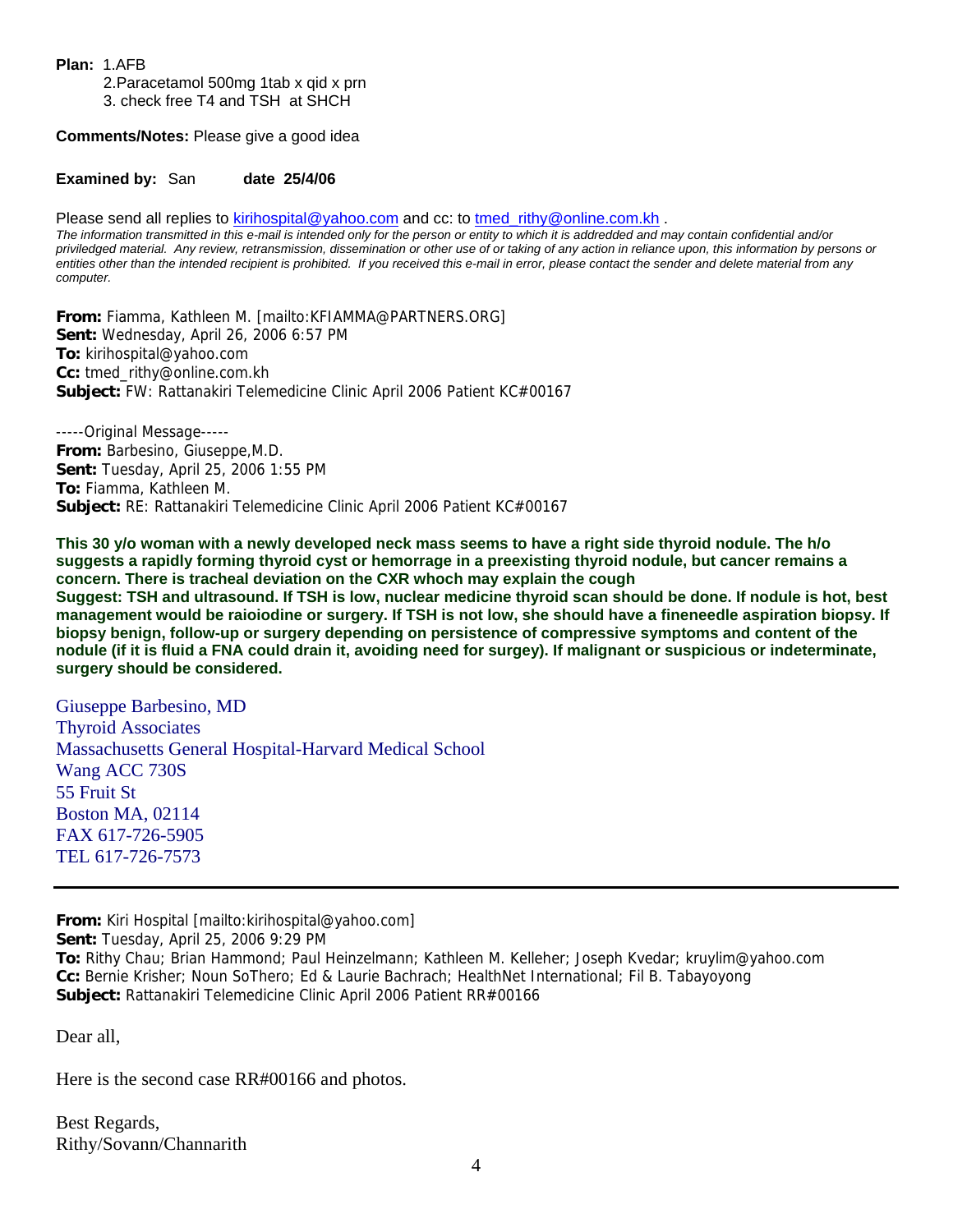

#### **Patient: RR#00166, 61M, Village III**

**Chief Complaint:** productive cough x one year and sob on exertion

**HPI:** He treated unknown drugs at Ratanakiri hospital .his symptoms got better .his complaints of sob on exertion , productive cough association with chest pain , dizziness and HA off and on, running nose , itching nose and stuffed-up nose occasionally .no fever , no loss weigh , bleeding cough .

**PMH/SH:** unremarkable

**Social Hx:** no alcohol ,smoking cigarette x more than 30 year

**Allergies:** none

**Family Hx:** unremarkable

**ROS:**

PE:<br>Vital Signs: **Vital Signs: BP120 R 70 T 37.5** 

**General:** alerted and oriented



**HEENT:** no lymph nodes, no tinnutis, stuffed –up nose, running nose off and on, HA off and on, no itching eye.

**Chest:** -Lungs: clear both sides , no crackle . -Heart : no murmur , rhythm regular

**Abdomen:** soft, active BS, no organomegaly

**Musculoskeletal:** unremarkable

**Neuro:** sensory and motor are intact

**GU:** none

**Rectal:** none

**Previous Lab/Studies:**

**Lab/Studies Requests:** CXR, CBC ,

**Assessment:** 1.sinutis 2.Bronchitis 3 COPD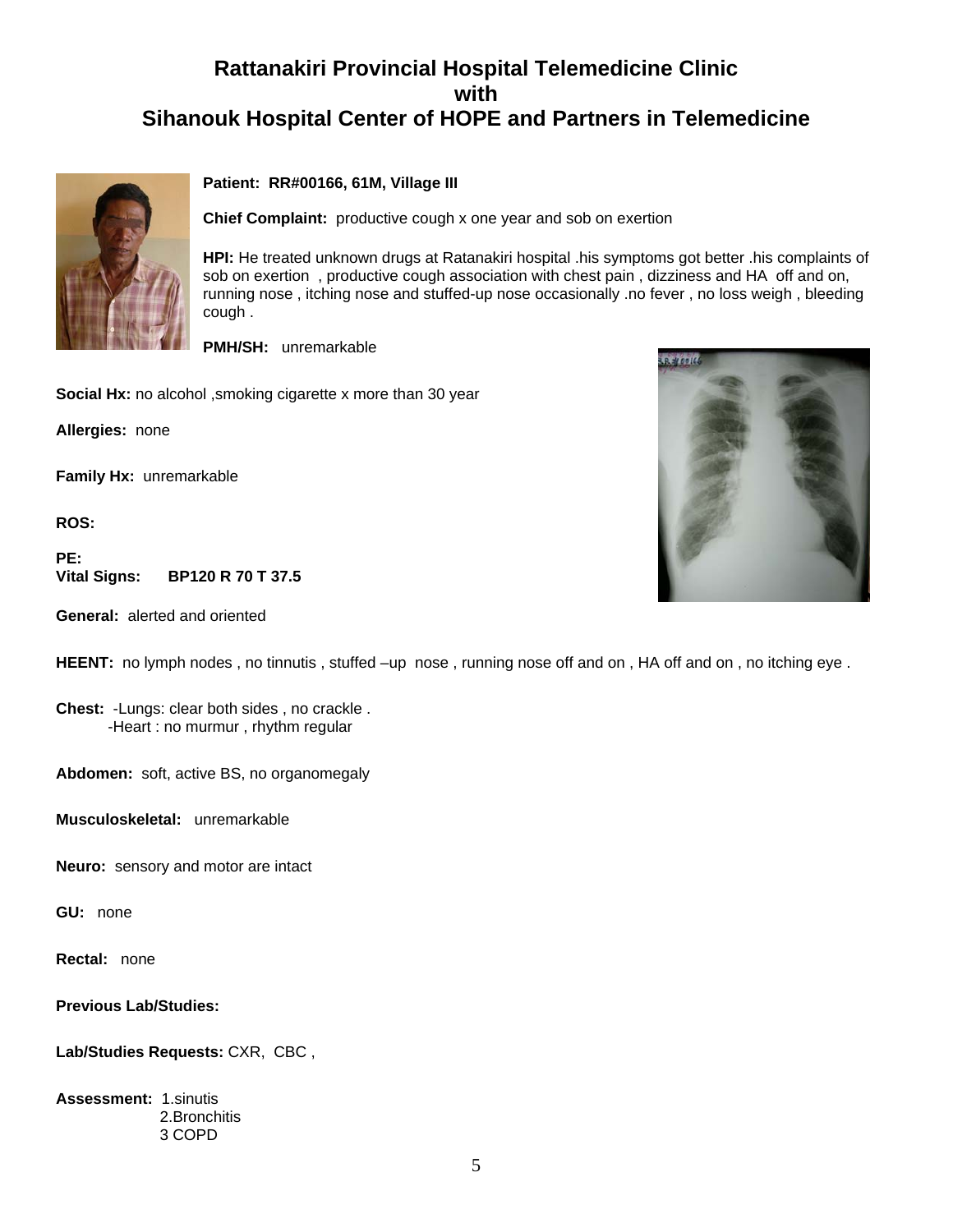**Plan:** 1. AFB

 2.paracetamol 500mg 2 tab qid x prn pain 3.clarithromicine 500 mg 1 tab po x bid x 7 d 4.albutrol spray 1 puff qd

**Comments/Notes:** please , give a good idea

**Examined by:** san date: 25/04/06

Please send all replies to [kirihospital@yahoo.com](mailto:kirihospital@yahoo.com) and cc: to tmed rithy@online.com.kh . *The information transmitted in this e-mail is intended only for the person or entity to which it is addredded and may contain confidential and/or priviledged material. Any review, retransmission, dissemination or other use of or taking of any action in reliance upon, this information by persons or entities other than the intended recipient is prohibited. If you received this e-mail in error, please contact the sender and delete material from any computer.*

**From:** Kreinsen, Carolyn Hope,M.D. [mailto:CKREINSEN@PARTNERS.ORG] **Sent:** Thursday, April 27, 2006 12:32 AM **To:** Fiamma, Kathleen M.; ", kirihospital"@yahoo.com **Cc:** tmed\_rithy@online.com.kh **Subject:** RE: Rattanakiri Telemedicine Clinic April 2006 Patient RR#00166

#### Case Summary:

This 61 year old man presents with a productive cough of one year duration, currently with associated chest pain. He has dyspnea on exertion and has been a smoker for over 30 years. At some time over the past year, he was evaluated and treated at Ratanikiri Hospital with symptomatic improvement for some time after the therapy. Details with regard to diagnosis and type of treatment are unknown. He currently has concerns with intermittent headaches and dizziness, rhinorrhea, and waxing and waning nasal congestion, as well. He denies fever, weight loss and hemoptysis. He has no known preexisting health problems.

On examination, he appears relatively well. He has a low grade temperature of 37.5. Respiratory rate and diastolic BP are not documented. Systolic blood pressure and heart rate are within normal range. HEENT exam appears unremarkable. There is no cervical adenopathy. Lungs are clear to auscultation and cardiac exam shows regular rate and rhythm with no appreciable murmurs. Abdominal exam is benign. There is no note of any rash or peripheral edema.

Chest x-ray shows cardiomegaly with increased vascular markings and some cephalization. There is a poorly defined right cardiac border and a probable small right pleural effusion with blunting of the costophrenic angle. The hilar region appears somewhat full.

1. Productive Cough: This has been ongoing for one year. The patient denies fevers, weight loss and hemoptysis. I agree with your assessment of probable underlying COPD with a more than 30 year history of smoking. He may have associated chronic bronchitis, asthma and sputum production associated with that at baseline. Superimposed, he seems to have another problem. His chest x-ray is concerning. The poor definition of the right cardiac border raises the strong possibility of an infectious process/pneumonia. This could also represent a mass/neoplasm. The pleuritic/chest wall pain would be consistent with either. The clarithromycin is a very good idea as initial intervention. It is broad spectrum and will address bacterial sources of pneumonia and sinusitis. If possible, I'd extend that treatment to 500 mg po BID x 14 days, rather than 7 days, given the duration of his symptoms and the fact that treatment should be geared toward pneumonia rather than bronchitis. The albuterol inhaler is also an excellent intervention. He could use that more frequently, 1-2 puffs every 6 hours PRN, as long as it does not cause jitteriness or palpitations. He might benefit from a steroid inhaler as well, fluticasone, 1-2 puffs every 12 hours for 10-14 days, if that is available to you. I always find it helpful to remind patients using steroid inhalers to rinse their mouths with water after usage and to spit the water out to avoid any thrush. It would be useful, if possible, to touch base with the hospital to find out what his diagnosis and treatment regimen were when he was seen there. That would be helpful in guiding treatment, especially since the patient seemed to respond to the therapy they provided. He should have a chest CT to evaluate further for neoplasm, pulmonary infection and other pathology,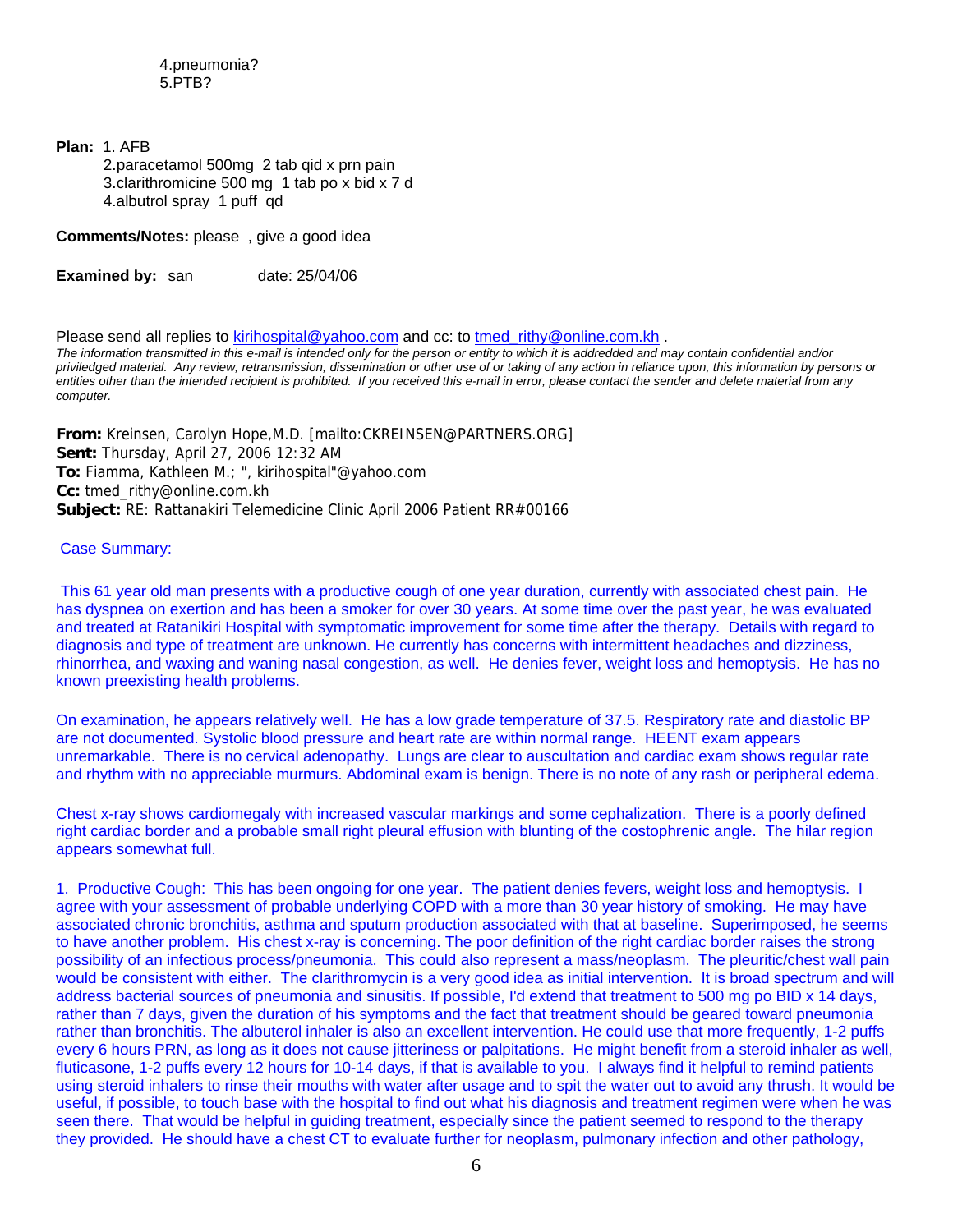given the duration of his symptoms and the appearance of his chest x-ray. I agree with the testing for TB. Primary TB can have an atypical appearance on chest x-ray, including right perihilar/right middle lobe involvement. The chronic persistent cough with pleuritic pain and dyspnea could certainly be consistent with TB. Other non-bacterial sources of infections should be considered if his TB testing is negative and if he does not respond to the clarithromycin. It would be helpful if the patient can monitor his temperature and report any night sweats. This patient also has evidence of probable cardiomegaly and congestive heart failure on his chest x-ray. Those could contribute to a chronic cough. CBC should provide helpful information regarding infection, inflammation and anemia. If would be good to get a differential, if possible, to check for bandemia, abnormalities in polys and lymphocytes, and to ascertain if there is an elevation in the eosinophils. It would be helpful to check the patient's pulse oximetry today. He also would benefit from smoking cessation counselling.

2. Chest Pain: This seems to occur when he coughs. As noted above, it is most likely pleuritic or chest wall in nature. Pleuritic or chest wall pain would be consistent with a persistent pneumonia/infection or possibly with a mass. If the pain is parasternal, he may have costochondritis/costochondral cartilage inflammation due to the stress on his chest wall structures of chronic coughing. If he has been coughing hard or spasmodically, he may have sustained a rib fracture. I would expect that pain to be quite focal and palpable on exam. Heat application for 20 minutes several times per day in addition to the paracetamol should be helpful in decreasing the discomfort. The presence of cardiomegaly and possible CHF on the chest x-ray, along with the patient's age and smoking history, raises the question of ischemia. It would be advisable to check a 12-lead EKG today when the patient returns.

3. Possible CHF: This patient should have a 2D echo ordered to evaluate his cardiac status. He appears to have cardiomegaly. That with the increased vascular markings would raise the question of CHF. His chest x-ray raises the question of mass or infection. Pericardial effusion must be ruled out, as well. It would be helpful today to obtain baseline lipids, electrolytes, BUN, creatinine, blood sugar, TSH (thyroid) and liver function tests. I would recommend that he start low dosage furosemide, 20 mg each day, for possible CHF. That may help to alleviate some of his dyspnea on exertion. It would be advisable to check for JVD and peripheral edema when you see him back today. With the furosemide, he should eat potassium containing foods each day. An orange or a banana each day would be great. It would be good to get a baseline weight and to recheck his blood pressure today. He will need follow-up. He might benefit from a beta blocker such as atenolol or an ACE inhibitor such as lisinopril, once test results are back.

4. Rhinorrhea: It sounds as though this patient may have some degree of seasonal or environmental allergies. It would be helpful to explore any new possible exposures to allergens at work or at home and ways to minimize those. I'm not certain what antihistamines are available to you. Benadryl 25 mg is sedating but might be helpful at bedtime.

I Hope this is helpful!

Have a great day,

Carolyn K

**From:** Kiri Hospital [mailto:kirihospital@yahoo.com] **Sent:** Tuesday, April 25, 2006 9:43 PM **To:** Rithy Chau; Brian Hammond; Paul Heinzelmann; Kathleen M. Kelleher; Joseph Kvedar; kruylim@yahoo.com **Cc:** Bernie Krisher; Noun SoThero; Ed & Laurie Bachrach; HealthNet International; Fil B. Tabayoyong Subject: Rattanakiri Telemedicine Clinic April 2006 Patient SY#00168

Dear all,

Here is the third case SY#00168 and photos.

Best Regards, Rithy/Sovann/Channarith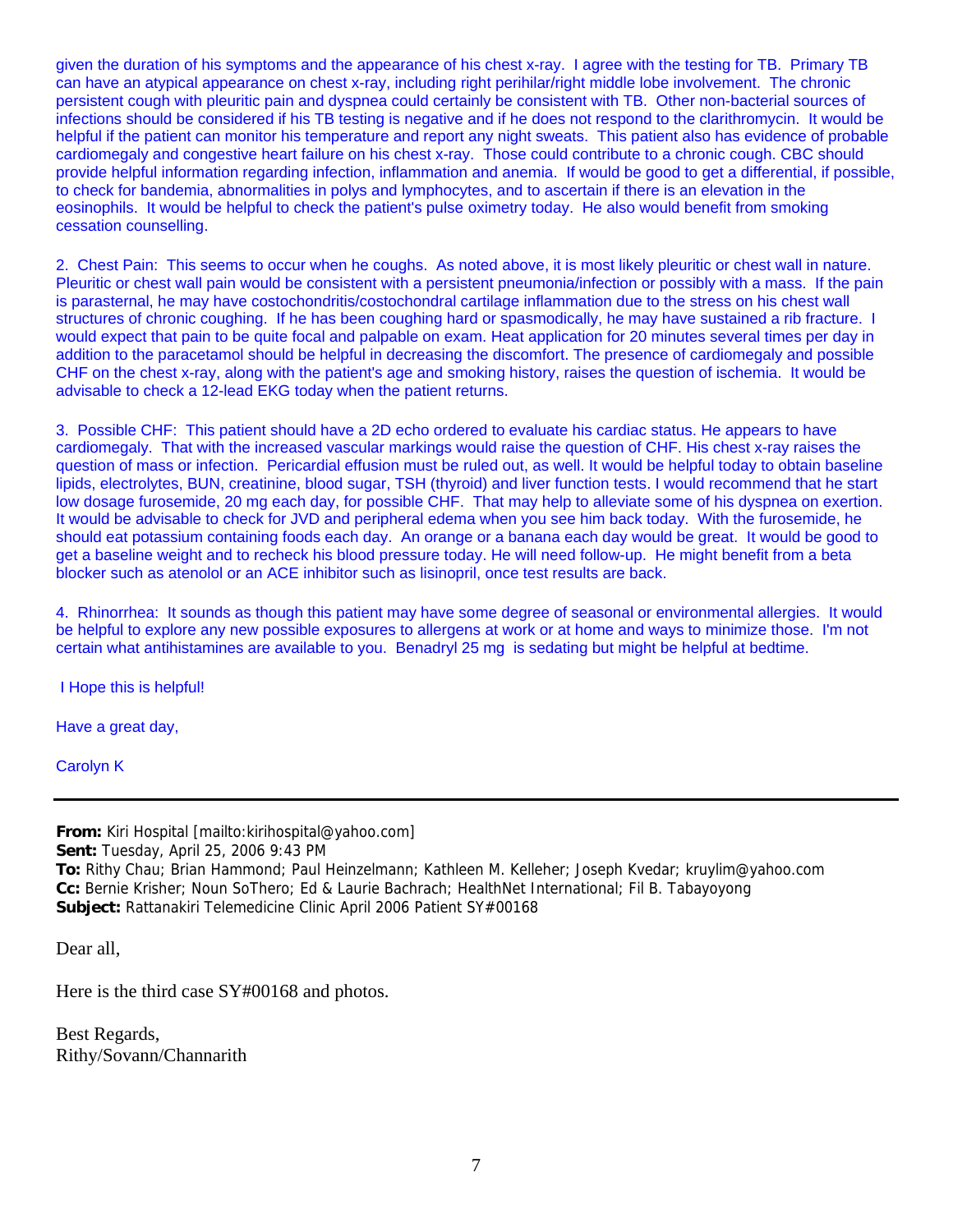

#### **Patient: SY#00168, 78F, Village I**

**Chief Complaint:** in Pol Pot regime , this lymph nod appeared on right neck , she treated with traditional drugs, this lymph nod disappeared . the last 3 months , 2006 , she complaints of a small lymph nod developing on neck , that reappears on right and left of her neck , and she went to treat at private clinic , her mass did not relieve .no fever , no pain , no bleed cough .

**PMH/SH:** unremarkable

**Social Hx:** no alcohol and cigarette

**Allergies:** none

**Family Hx:** none

**ROS:**

#### **PE:**

 **Vital Signs: BP100/80 P60 R23 T**36.5 **Wt** 37

**General:**

**HEENT:** soft ,mobile , no pain , no hot , no solid , no tinnutis , no rhinopharingitis , no adherence,.

**Chest:** Lungs: clear both sided Heart : no murmur, rhythm regular

**Abdomen:** soft, active BS, no mass, no organomegaly

**Musculoskeletal:** unremarkable

**Neuro:** sensory and motor are intact

**GU:**

**Rectal:**

**Previous Lab/Studies:**

**Lab/Studies Requests:** CX R

**Assessment:** 1.Lymph nod TB 2.Adnitis

**Plan:** 1. give TB drugs by protocol 2.cephalexin 500 mg 1 tab bid x 7 d 3.aspiration of lymph nod

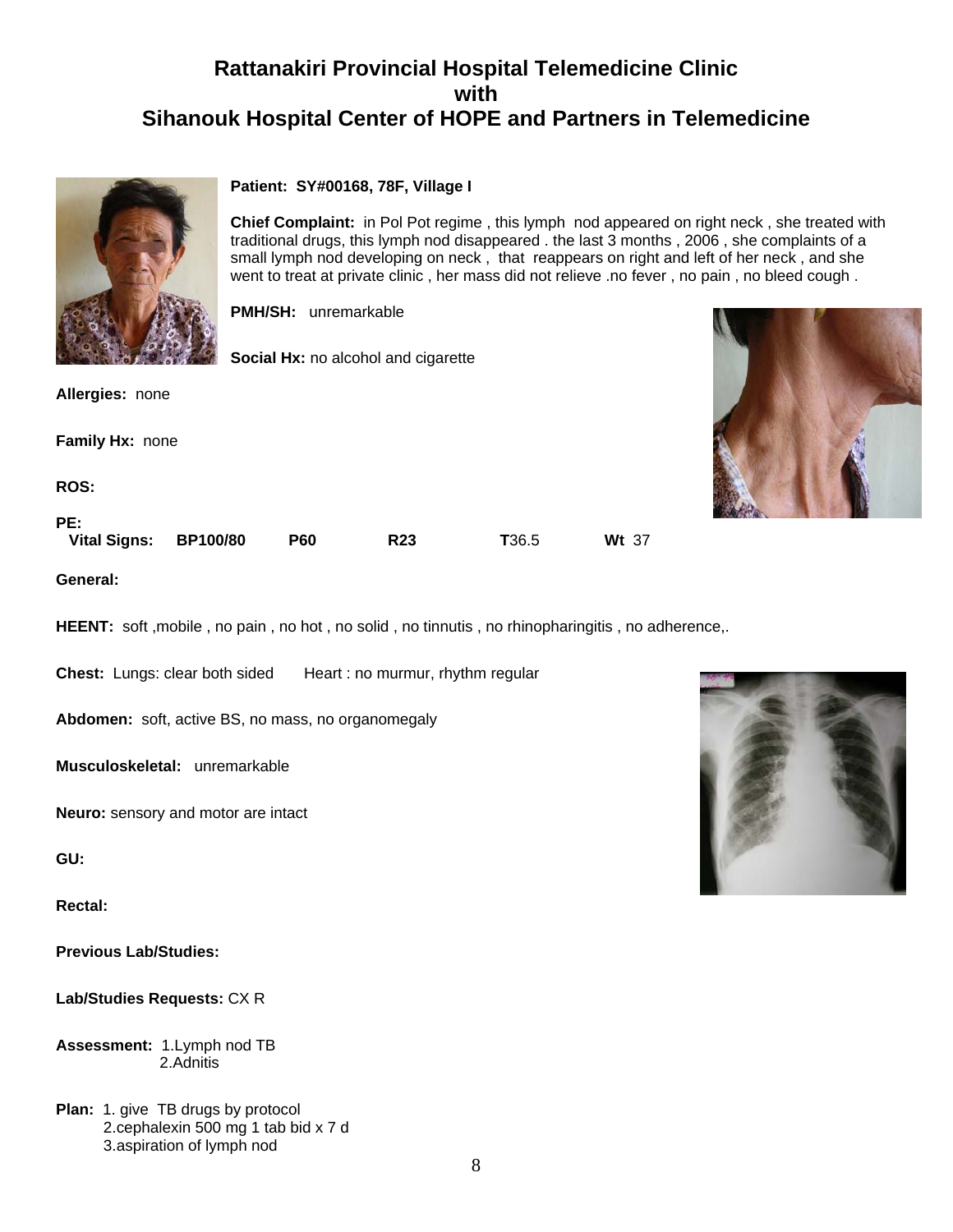#### **Comments/Notes:** please give a good idea

#### **Examined by:** san **Date: 25/4/06**

Please send all replies to [kirihospital@yahoo.com](mailto:kirihospital@yahoo.com) and cc: to [tmed\\_rithy@online.com.kh](mailto:tmed_rithy@bigpond.com.kh) .

*The information transmitted in this e-mail is intended only for the person or entity to which it is addredded and may contain confidential and/or priviledged material. Any review, retransmission, dissemination or other use of or taking of any action in reliance upon, this information by persons or entities other than the intended recipient is prohibited. If you received this e-mail in error, please contact the sender and delete material from any computer.* 

**From:** Fiamma, Kathleen M. [mailto:KFIAMMA@PARTNERS.ORG] **Sent:** Wednesday, April 26, 2006 6:56 PM **To:** kirihospital@yahoo.com **Cc:** tmed\_rithy@online.com.kh **Subject:** FW: Rattanakiri Telemedicine Clinic April 2006 Patient SY#00168 -----Original Message----- **From:** Cusick, Paul S.,M.D. **Sent:** Tuesday, April 25, 2006 9:20 PM **To:** Fiamma, Kathleen M. **Subject:** RE: Rattanakiri Telemedicine Clinic April 2006 Patient SY#00168

The patient has painless lymphadenopathy. She needs a lymph node biopsy to evaluate for TB, other infections or cancer.

The chest xray does not look like it has any active pneumonia or tuberculosis. I agree with the TB protocol drugs until the aspiration returns. I do not understand why she is getting cephalexin.

Good luck Paul S Cusick MD

**From:** Cornelia haener [mailto:Cornelia\_Haener@online.com.kh] **Sent:** Thursday, April 27, 2006 10:11 AM **To:** 'Kiri Hospital'; 'Ruth Tootill' **Cc:** 'Rithy Chau' **Subject:** RE: Rattanakiri TM Clinic April 2006 Patient SY#00168

Dear all,

I agree to the suspicion of lymph node TB, as the right hilus on the chest X-ray is more voluminous. However, I suggest that we have a diagnosis before we expose this old lady to a long treatment. Other infectious diseases are possible as well. Do you want to aspirate the LN to see if there is pus and do a ZN staining on it? A negative result would of course not rule out TB, but a positive result would confirm it. If the puncture is negative, you would have to consider a LN biopsy. You could bring the specimen down to Phnom Penh for pathology work up. Regards

Cornelia Haener

**From:** Kiri Hospital [mailto:kirihospital@yahoo.com] **Sent:** Tuesday, April 25, 2006 10:02 PM **To:** Rithy Chau; Brian Hammond; Paul Heinzelmann; Kathleen M. Kelleher; Joseph Kvedar; kruylim@yahoo.com **Cc:** Bernie Krisher; Noun SoThero; Ed & Laurie Bachrach; HealthNet International; Fil B. Tabayoyong **Subject:** Rattanakiri Telemedicine Clinic April 2006 Patient CK#00102

Dear all, Here is the forth case CK#00102 and photos. Best Regards, Rithy/Sovann/Channarith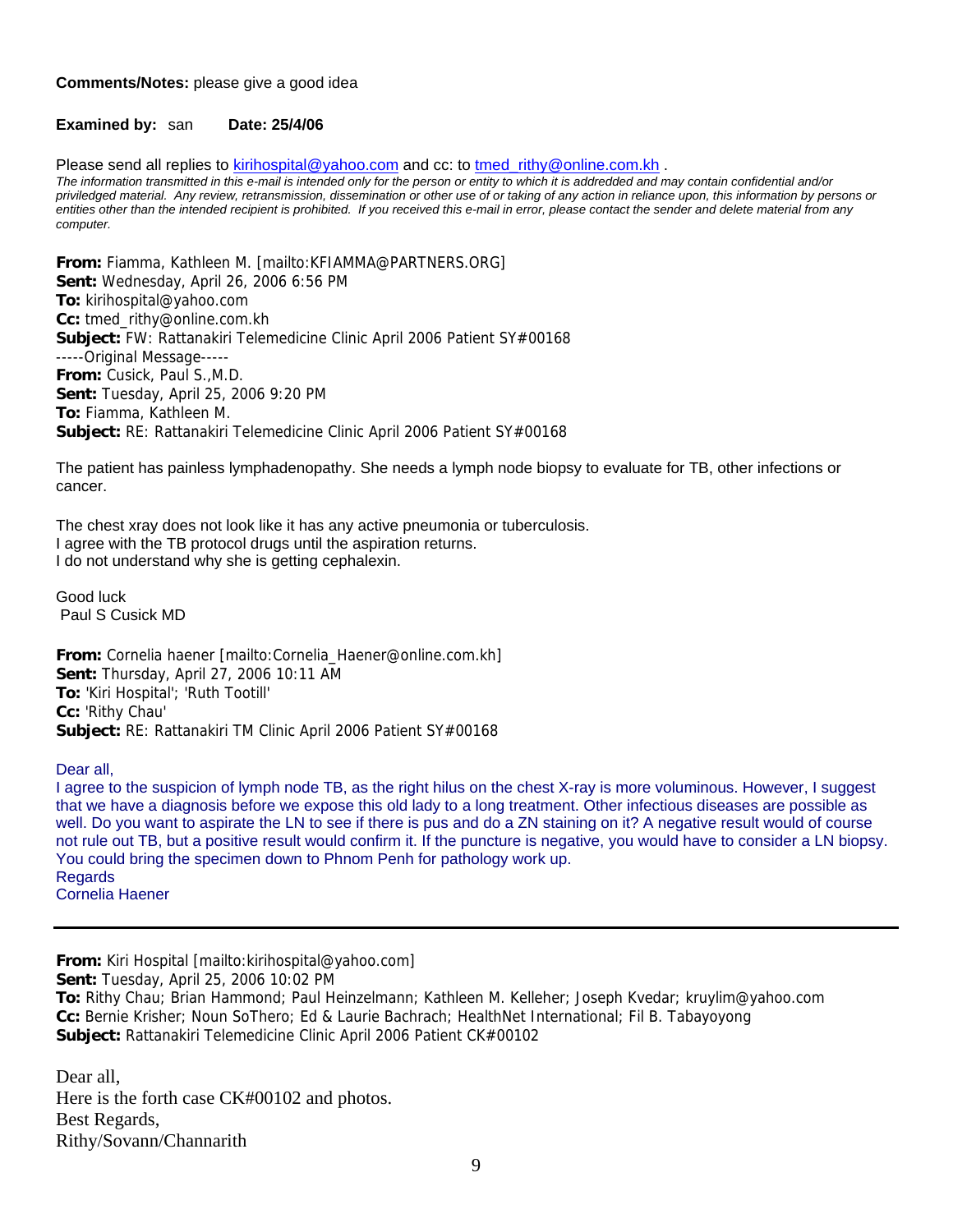

## **Patient: CK#00102, 20F, Village IV**

**Subject:** 20F came for follow up for her PMH of Cardiac insufficiency (MR, AR), anemia. The patient was briefly seen at the Feb06 TM clinic and 6 months prior to that, she said that because she was feeling better and thus did not want to come to refill her medication until she was not feeling right in 02/06. Her symptoms of SOB on exertion, palpitation, productive cough white color, dyspnea on bed rest, edema on both legs, poor appetite, weight lose?, icterus, jaundice on the face persisted and her abdomen became increasingly distended

with both leg edema during the past month; no fever, no chest pain, no diaphoresis, no syncope, no dysuria, but +oliguria—she said that she drank less than 1L day. She has been taking her meds regularly and live in remote area of the province.



Current Med:

Lisinopril 5mg 1/2t po qd MTV 1t po q12h FeSO4/Folic Acid 200/0.25mg 1t po q12h Furosemide 40mg ½ t po qd

## **Object:**

**Vital Signs: BP=84/56 P=120 R=24 T=35.6 Wt= General:** Sick, slight tachypneic **HEENT:** no oropharygeal lesion, icterus on the eyes, (+) JVD, no lymph node palpable **Chest:** CTA except in bilateral lower lobes, heart rate is fast and irregular rhythm, no murmur **Abd:** soft, tender on right upper quadrant, moderate distension, hypoactive bovel sound, hepatomegaly, no splenomegaly, fluid wave (+)

**Skin/Extremity:** warm, jaundice on the face, +3 pitting edema on both legs **Neuro:** unremarkable

**Previous Lab/Studies:** 2D cadiac echo: EF=80%, cardiac insufficiency (MR, AR)

Lab/Studies Requests: U/A proteine2+, RBC trace, Ketone1+, BS= 133mg/dl, Hb=12g/dl, request for CBC, lyte, BUN, creatinine, LFT, Abd U/S, CXR

## **Assessment:**

- 1. CHF
- 2. Artrial Fibrillation
- 3. Cardiac Insufficiency (MR, AR)
- 4. Cardiomegaly
- 5. Anemia
- 6. Ascites

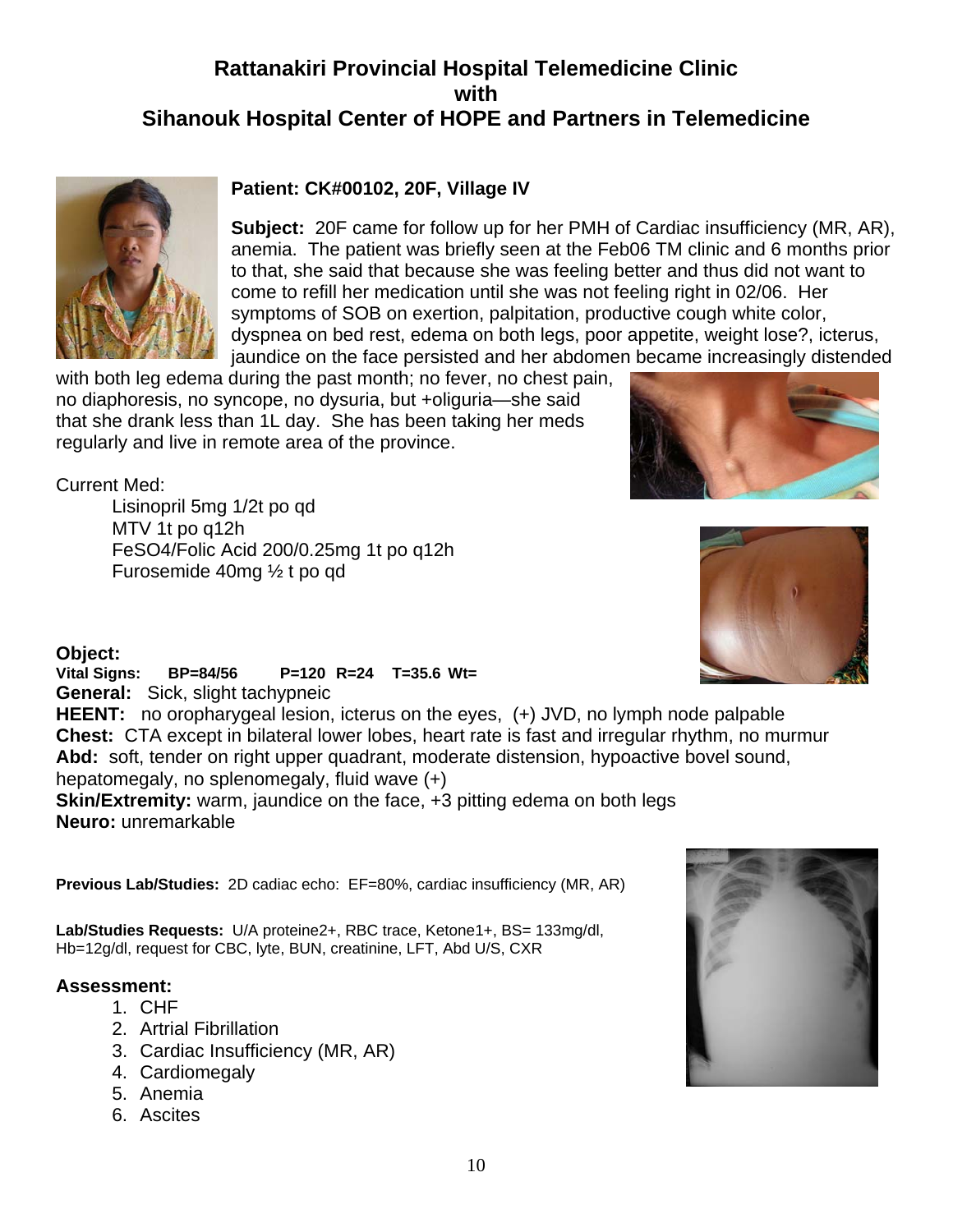## **Plan:**

- 1. Captopril 25 mg 1t po qd
- 2. Furosemide 20mg 1t po q12h
- 3. MTV 1t po q12h
- 4. FeSO4/ Folic Acid 200/0.25mg 1t po q12h
- 5. Add Digoxin 0.25 mg 1/2t po qd
- 6. ASA 300mg ¼ tab po qd

## **Comments/Notes:**

**Examined by:** Nurse Peng Sovann/PA Rithy Chau Date: 25/4/2006

Please send all replies to [kirihospital@yahoo.com](mailto:kirihospital@yahoo.com) and cc: to [tmed\\_rithy@online.com.kh](mailto:tmed_rithy@bigpond.com.kh) .

*The information transmitted in this e-mail is intended only for the person or entity to which it is addressed and may contain confidential and/or privileged material. Any review, retransmission, dissemination or other use of or taking of any action in reliance upon, this information by persons or entities other than the intended recipient is prohibited. If you received this e-mail in error, please contact the sender and delete material from any computer.*

## **No reply received from Boston.**

**From:** Kiri Hospital [mailto:kirihospital@yahoo.com] **Sent:** Tuesday, April 25, 2006 10:15 PM **To:** Rithy Chau; Brian Hammond; Paul Heinzelmann; Kathleen M. Kelleher; Joseph Kvedar; kruylim@yahoo.com; Cornelia Haener; Ruth Tootill **Cc:** Bernie Krisher; Noun SoThero; Ed & Laurie Bachrach; HealthNet International; Fil B. Tabayoyong **Subject:** Rattanakiri Telemedicine Clinic April 2006 Patient NB#00164

Dear all,

Here is the fifth case NB#00164 and photos.

Best Regards, Rithy/Sovann/Channarith

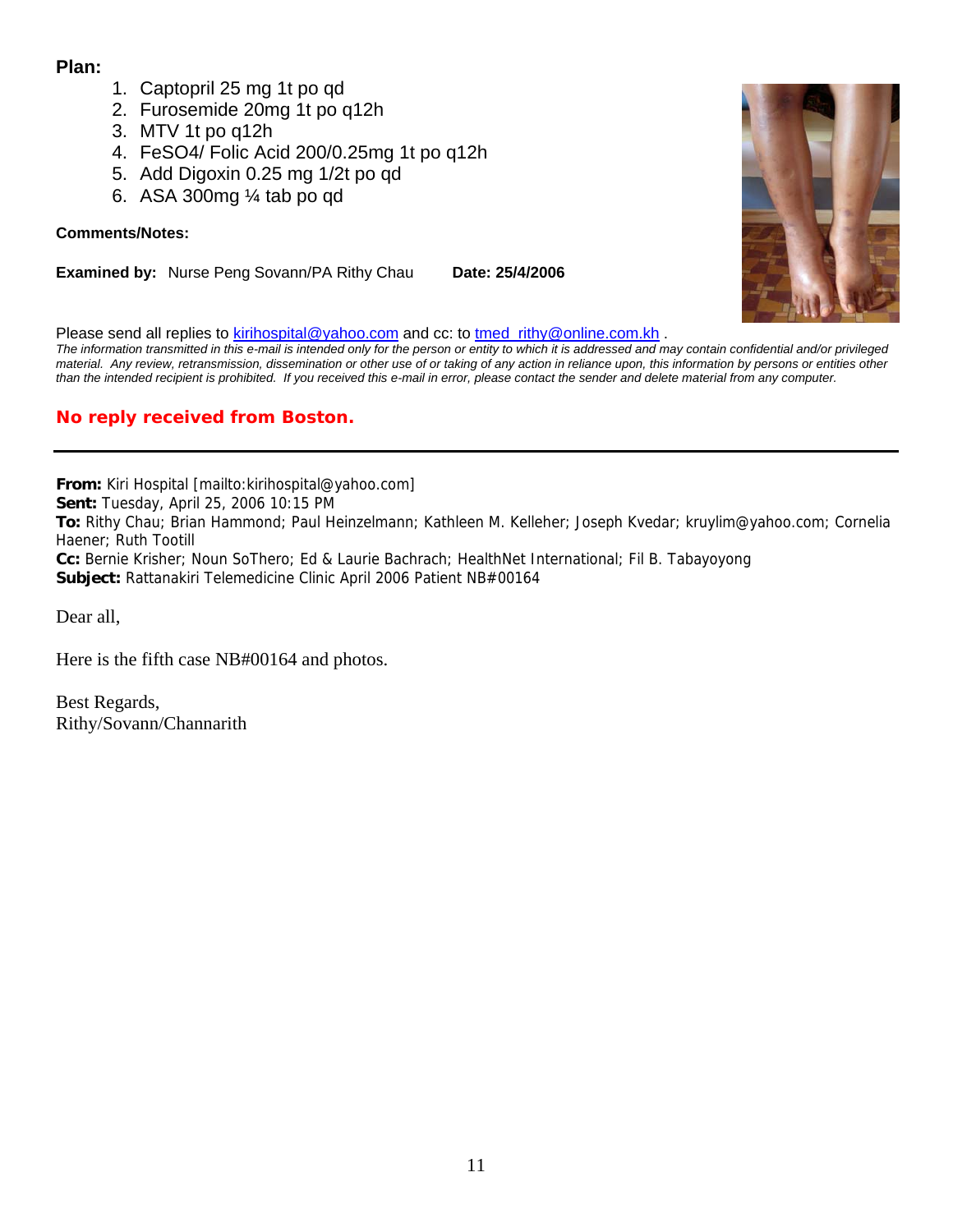

## **Patient: NB#00164, 53M, Tompong Roeung Village**

**Subject:** 53M came for follow up of big mass around the neck, patient still has the symptoms of fever, productive cough, white color, dysphagia and could only swallow liquid food, SOB on exertion, poor appetite, good urine output, no edema, no tinnitus, no N/V and he is getting the TB drugs at the hospital DOT ward even though his sputum smears were negative and no CXR done. Now the mass became larger in size and the hospital wanted to discharge him

home, but TM staff requested that he stayed for further evaluation and FNA for cytology at SHCH.

# **Object:**

## **Vital Signs: BP 100/70 P 100 R 22 T36.6 Wt 42kg**

**General:** look sick, skinny **HEENT**: Uvular swelling, pale on conjunctiva, the mass is hard irregular border, fixed, slightly tender, slight erythema, no thrush, 1 right axillary lymph node about 2x2 cm palpable without tenderness (see images) **Chest:** decrease breath sound on bilaterally lower lobes, no rales, no rhonchi, HRRR, NO Murmur



**Abd:** soft, no tender, no distention, (+) BS on 4Q, no HSM, no mass palpable **Extremity**/**Skin:** good tugor, no rash, no edema

**Neuro:** unremarkable

## **Previous Lab/Studies:**

**Lab/Studies Requests:** Hb 11g/dl, request for CBC, lyte, BUN, Creatinine, glucose; CXR and neck mass U/S as attached

## **Assessment:**

- 1. Lymphoma?
- 2. Neck/parotid Cancer?
- 3. PTB???
- 4. Malnutrition
- 5. Cachexia

## **Plan:**

- 1. Paracetamol 500mg 1t po q6h PRN (pain)
- 2. Multivitamin 1t po q12h
- 3. Similac Cereal 3scips/180cc water q12h





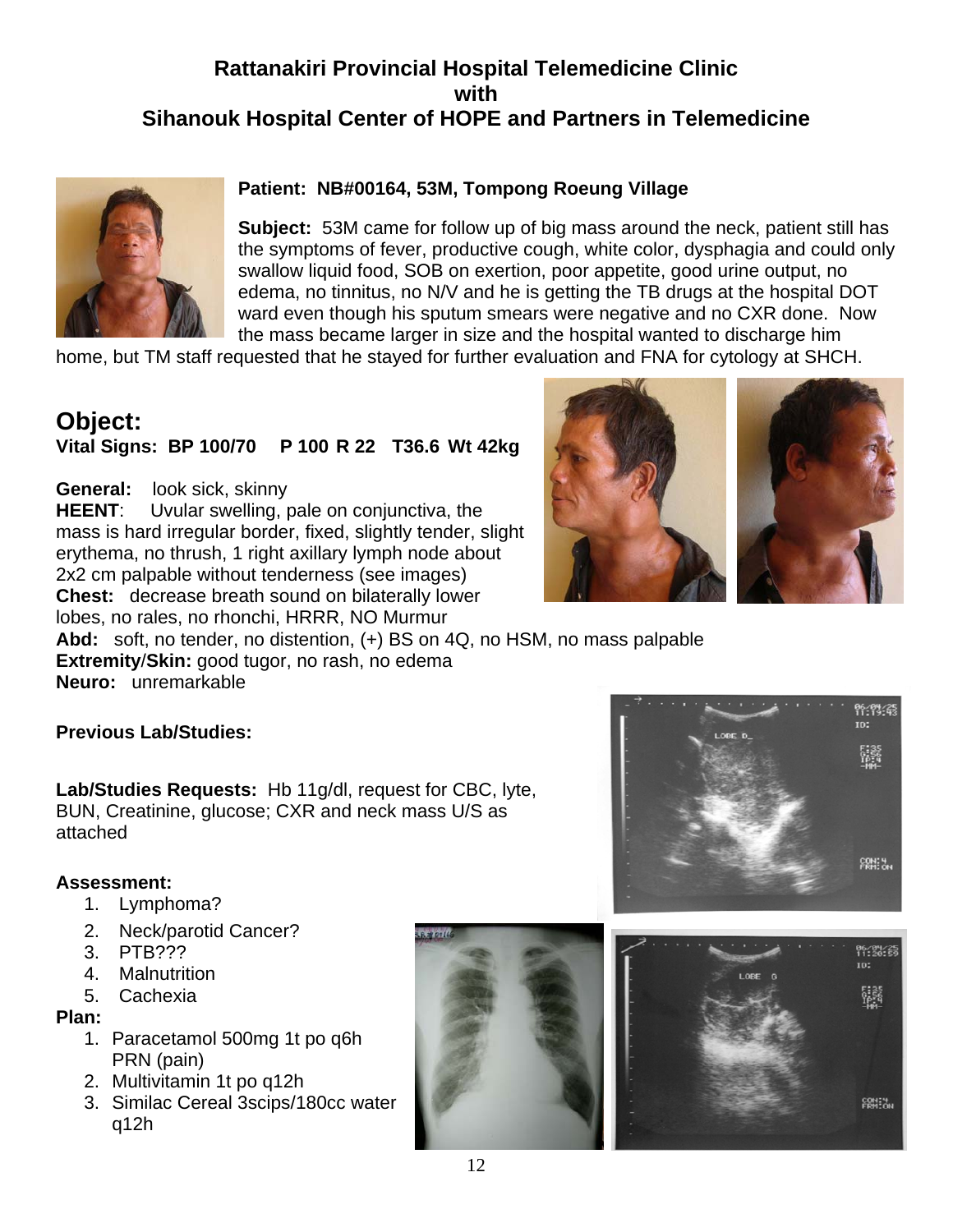4. Find needle Aspiration sent for cytology at SHCH

#### **Comments/Notes:**

**Examined by:** Nurse Peng Sovann/PA Chau Rithy **Date: 25/4/2006** 

Please send all replies to [kirihospital@yahoo.com](mailto:kirihospital@yahoo.com) and cc: to tmed rithy@online.com.kh .

*The information transmitted in this e-mail is intended only for the person or entity to which it is addressed and may contain confidential and/or privileged material. Any review, retransmission, dissemination or other use of or taking of any action in reliance upon, this information by persons or entities other than the intended recipient is prohibited. If you received this e-mail in error, please contact the sender and delete material from any computer.*

**From:** Cornelia haener [mailto:Cornelia\_Haener@online.com.kh] **Sent:** Wednesday, April 26, 2006 7:49 AM **To:** 'Kiri Hospital'; 'Rithy Chau'; 'Brian Hammond'; 'Paul Heinzelmann'; 'Kathleen M. Kelleher'; 'Joseph Kvedar'; kruylim@yahoo.com; 'Ruth Tootill' **Cc:** 'Bernie Krisher'; 'Noun SoThero'; 'Ed & Laurie Bachrach'; 'HealthNet International'; 'Fil B. Tabayoyong' **Subject:** RE: Rattanakiri Telemedicine Clinic April 2006 Patient NB#00164

Dear all,

I agree with your DDx malignant lymphoma towards ENT cancer. However, I do not think that this is a benign disease. Whatever it is, there is no cure, but the patient needs some palliation due to his dysphagia. I would suggest starting him on Prednison 20 mg qD after HIV and Hep B/C are ruled out. You can try a FNA. However, if the fixation is not according to the guidelines of our laboratory, the diagnostic value will be low. **Thanks** Cornelia

## **No reply received from Boston.**

**From:** Kiri Hospital [mailto:kirihospital@yahoo.com]

**Sent:** Tuesday, April 25, 2006 11:01 PM

**To:** Kruy Lim; Rithy Chau; Brian Hammond; Paul Heinzelmann; Kathleen M. Kelleher; Joseph Kvedar **Cc:** Bernie Krisher; Noun SoThero; Ed & Laurie Bachrach; HealthNet International; Fil B. Tabayoyong **Subject:** Rattanakiri TM Clinic April 2006 Patient TS#00169

Dear All,

Here is the last patient for this month. Thank you and we look forward to your replies.

Best Regards, Rithy/Sovann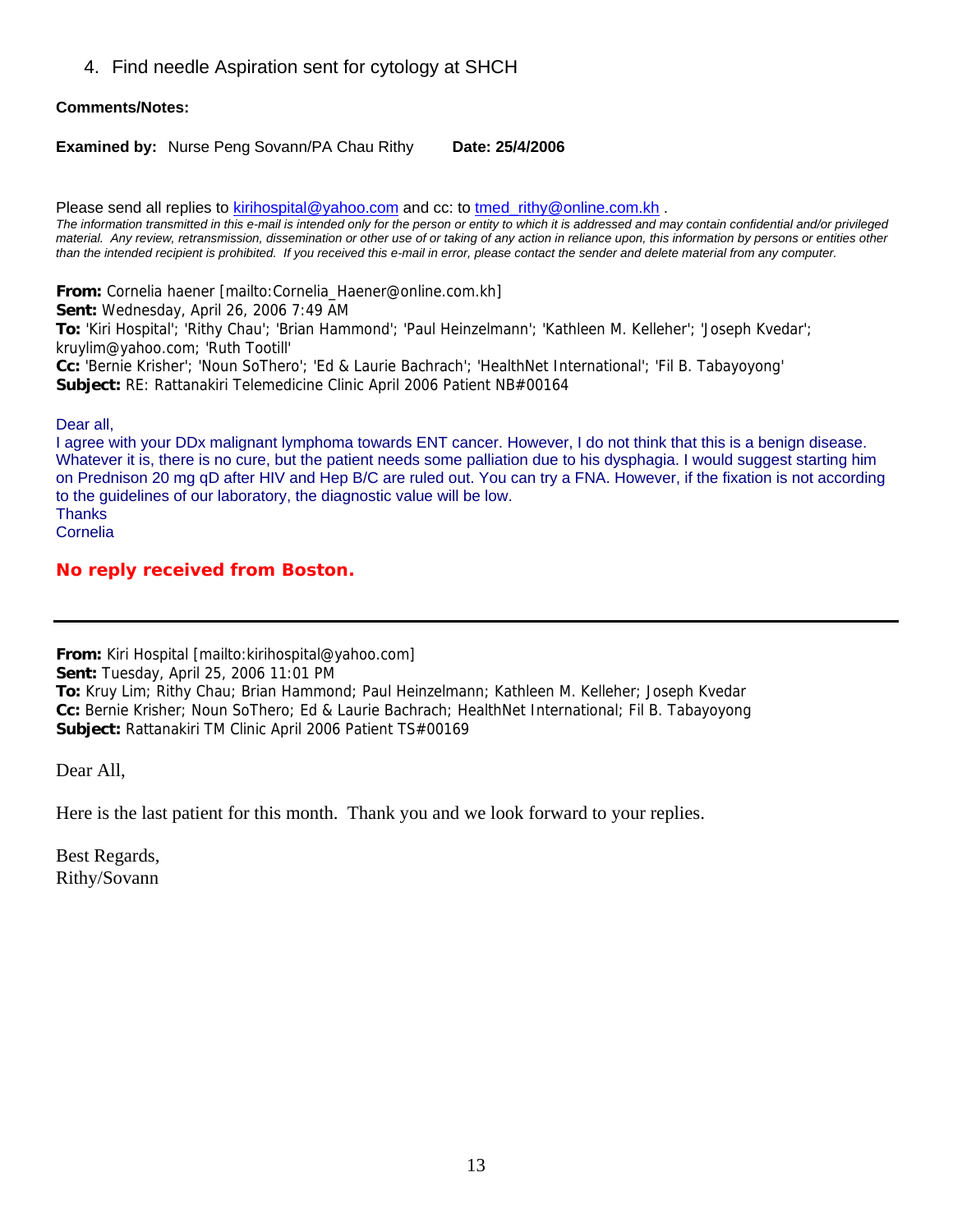

#### **Patient: TS#00169, 59M, Village III**

**Chief Complaint:** SOB on exertion since August 2005

DM II meds as follow: glibenclamide 5mg 1 po bid (but stopped past few month because it made **HPI:** 59M with PMH of DM II, HTN and a self-dx "asthma" presented with c/o SOB after climbing 10 steps, dizziness, fatigue with symptoms of feverish, dry cough, dyspnea so his family bring him to the Refferal Hospital in emergency room in August 05 and in Feb06 and April06 he started that symptoms again his family brought him to hospital to get treatment due to his BP elevated to about 260/?. Now he came here to the TM clinic. Pt took HTN med (Nifedipine) prn, "my legs swell"), gliclazide 80mg 1 po bid, traditional medicaine for DM since 1994, and used

hydrocortisone IV(?) prn when "I have attacks with my high BP." Most of the medications taken were self treated from friends' advices. +extremity numbness and burning sensation and pitting edema. No polydipsia, no polyuria, but polyphagia. He developed an ulcer of his right foot from the shoes he wore.

**PMH/SH:** Patient had Arthritis? in 1993, DMII in 1994, HTN in 2004 with HTN and DMII drug now

**Social Hx:** drink alcohol on and off, smoke 1 ppd about 10 ys stop 3 ys ago

**Allergies:** NKDA

**Family Hx:** none

**ROS:** SOB on exertion, no weigh lose, no jaundice on conjunctiva, no GI complaint, no dysuria

**PE:** 

**Vital Signs: BP® 152/85, (L) 148/82 P ® 101, (L) 96 R 26 T 37o C Wt 55Kg Ht 1.55m O2 sat 97% room air**

**General:** look stable, slightly tachypneic

**HEENT:** no oropharyngeal lesion, slightly pale on conjunctiva no lymph node palpable, (+) JVD

**Chest:** CTA billateraly, no rale, no rhonchi, HRRR with 2+ crescendo systolic murmur loudest at tricuspid area.

**Abdomen:** soft, no tender, no distension, (+) BS on 4Q, no HSM

**Musculoskeletal:** +1 pitting edema bilateral lower extremity, good pedal pulses, 1cm foot ulcer on right dorsum of foot, slight callous on sole of both large toes

**Neuro:** DTRs +2/4 billaterally, motor in tact, +5/5 MS, sensory pin prick intact, but + stocking and glove pattern of numbness to light touch. Normal gait.









**GU:** NA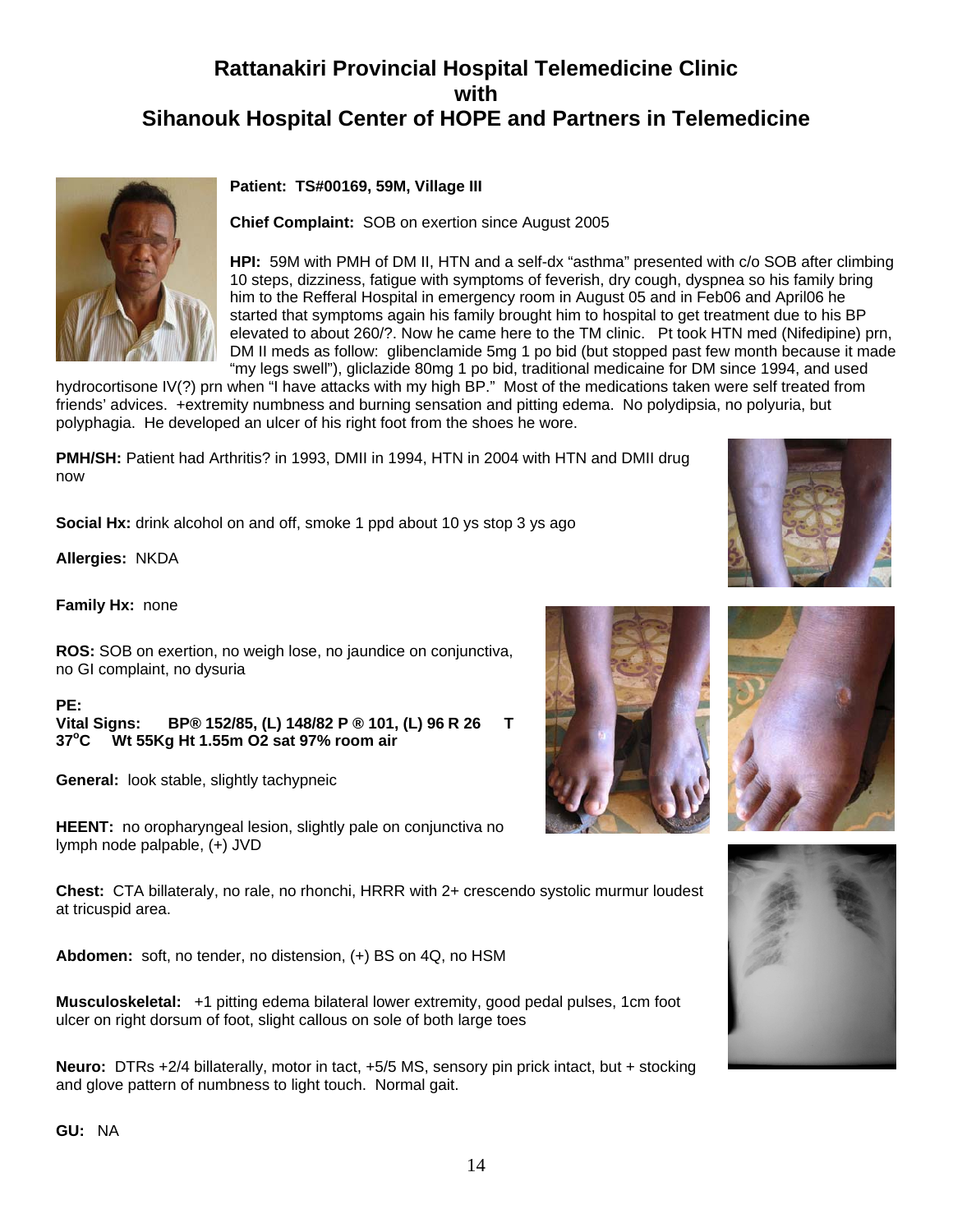**Rectal:** good tone, no mass palpable, -hemocult

#### **Previous Lab/Studies:**

**Lab/Studies Requests:** U/A gluco 4+, blood 4+ hemolyte blood, protein 3+; BS >500mg/dl, request for CBC, lyte, BUN, Creatinine, LFT, glucose, CXR



#### **Assessment:**

- 1. DMII
- 2. HTN
- 3. CHF?
- 4. VHD?
- 5. UTI?
- 6. DM Foot ulcer

## **Plan:**

- 1. Glibenglamide 5 mg 2t po bid
- 2. Lisinopril 5 mg 1t po qd
- 3. HCTZ 50 mg ½ t po qd
- 4. Ciprofloxacine 500 mg/5ml 500ml po q12h
- 5. Cephalexin 250mg 2 po tid x 14d
- 6. Desipramine 75mg ½ tab qhs
- 7. ASA 300 $mg$  ¼ tab po qd
- 8. Wound care/dressing
- 9. Refer for 2D echo at Calmette Cardiac center
- 10. DM foot care, low fat, low sugar, low salt diet, regular exercise, stop previous medication not prescribed here in current plan.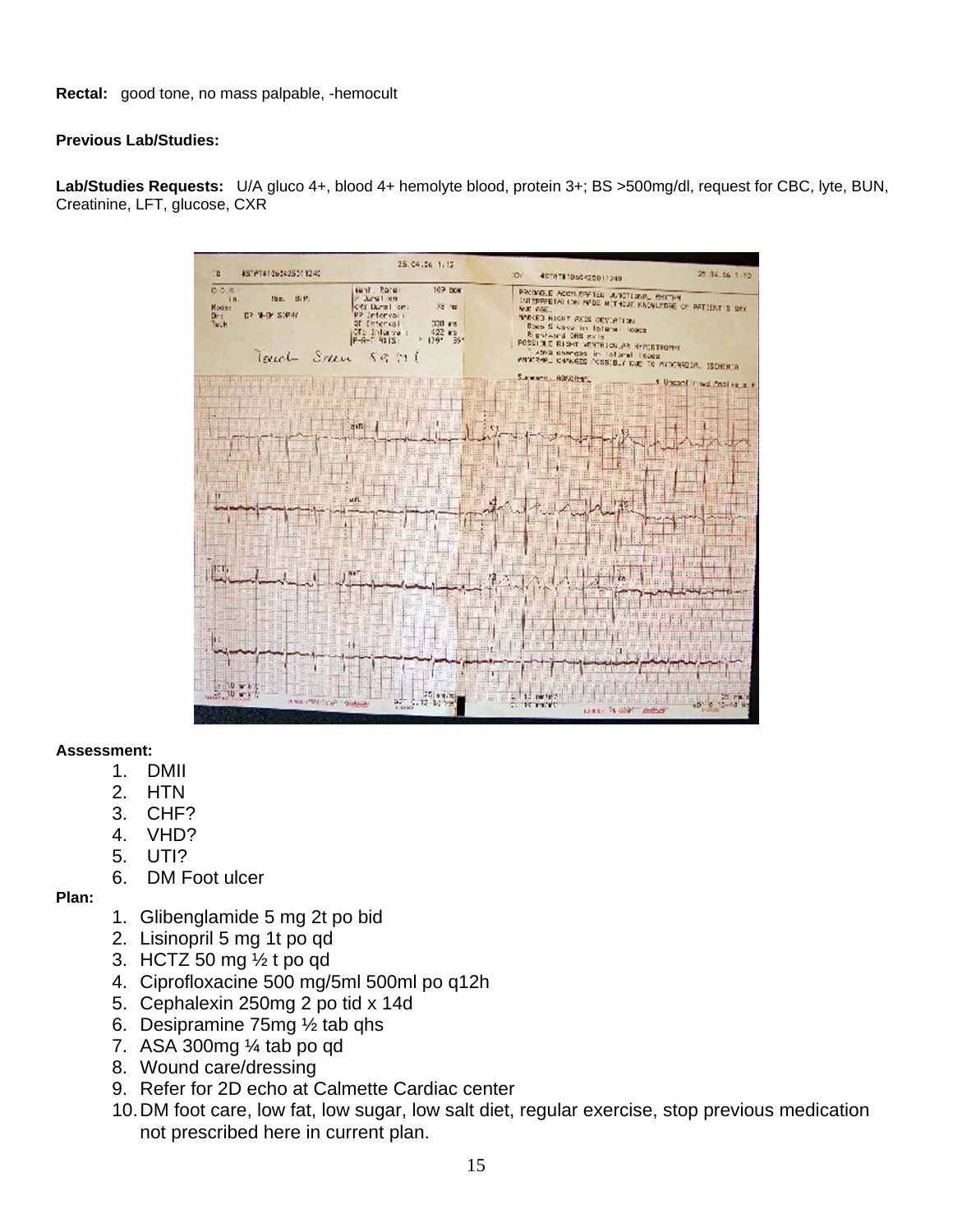11. Given 2L of NSS IV at TM clinic today and encourage pt to drink more water..

#### **Comments/Notes:**

**Examined by:** Sovann/Rithy **Date: 25/4/2006** 

Please send all replies to **[kirihospital@yahoo.com](mailto:kirihospital@yahoo.com)** and cc: to [tmed\\_rithy@online.com.kh](mailto:tmed_rithy@bigpond.com.kh) . *The information transmitted in this e-mail is intended only for the person or entity to which it is addressed and may contain confidential and/or privileged material. Any review, retransmission, dissemination or other use of or taking of any action in reliance upon, this information by persons or entities other than the intended recipient is prohibited. If you received this e-mail in error, please contact the sender and delete material from any computer.*

**From:** Fiamma, Kathleen M. [mailto:KFIAMMA@PARTNERS.ORG] **Sent:** Wednesday, April 26, 2006 3:13 AM **To:** Kiri Hospital **Cc:** Rithy Chau **Subject:** RE: Rattanakiri TM Clinic April 2006 Patient TS#00169

- Very nice assessment and plan.
- This patient's major problems are:
- 1. Type II diabetes, poorly controlled
- 2. Diabetic nephropathy
- 3. Diabetic peripheral neuropathy
- 4. Diabetic foot disease, with ulcer

5. Peripheral edema, which may be due to CHF, tricuspid regurgitation, nephropathy, or some other problem

6. Valvular heart disease, likely tricuspid regurgitation.

Your plan is fine, but I don't think the HCTZ will work for him since I suspect some renal insufficiency. You might consider furosemide 20mg daily until you see him next. You should also emphasize the need for follow-up with you.

## *- Danny*

#### *Daniel Z. Sands, MD, MPH, FACP, FACMI*

Assistant Clinical Professor of Medicine, Harvard Medical School Faculty, Harvard-MIT Division of Health Sciences and Technology Associate in Medicine, Beth Israel Deaconess Medical Center Director, American Medical Informatics Association Advisor, Center for Health Information and Decision Systems, Robert H. Smith School of Business, University of Maryland Phone: 617-667-1510, 214-370-2267 Mobile: 617-256-4775 [dsands@bidmc.harvard.edu](mailto:dsands@bidmc.harvard.edu)

*Kathy Fiamma 617‐726‐1051*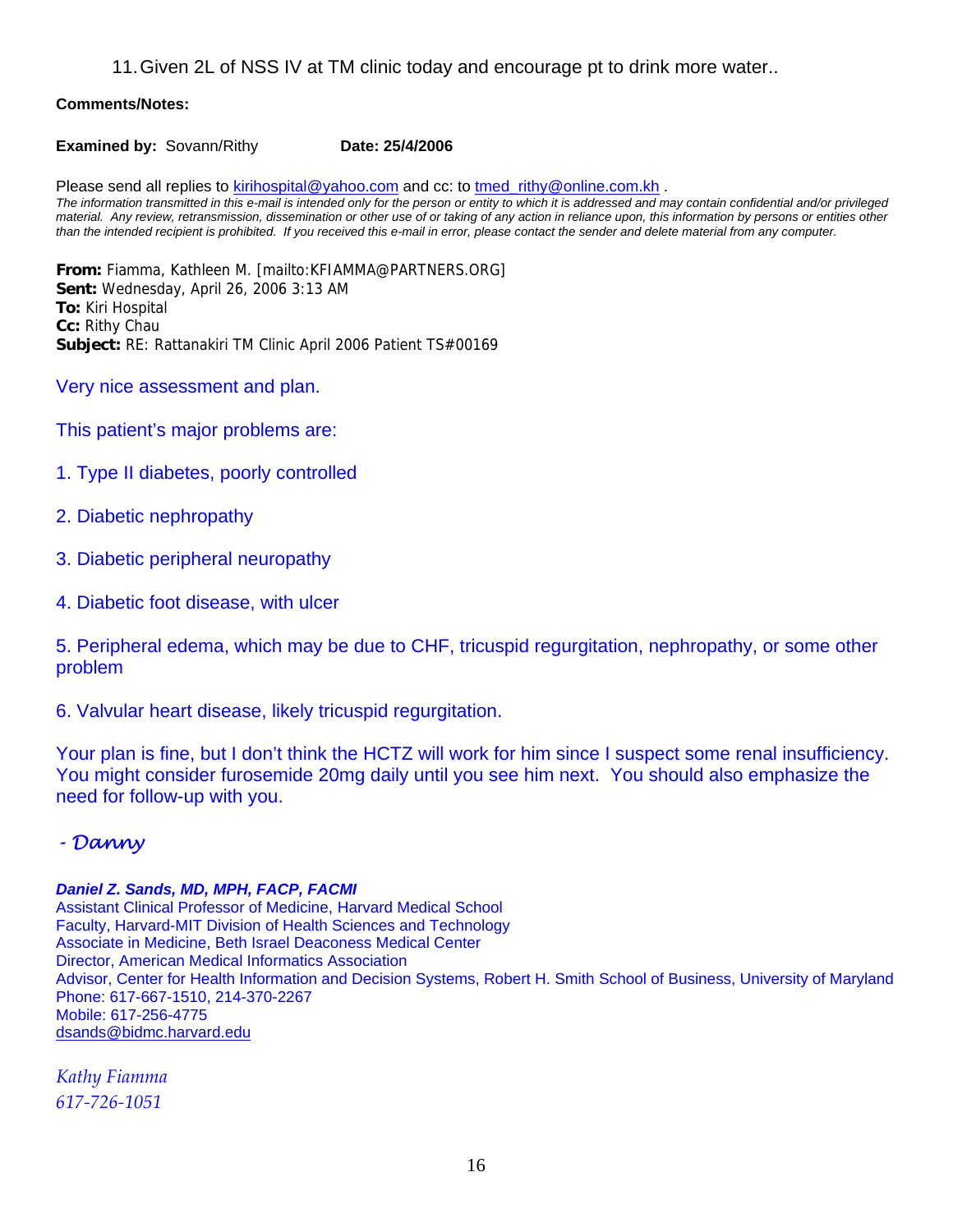# **Wednesday/Friday, April 26/28, 2006**

# **Follow-up Report for Rattanakiri TM Clinic**

There were patients seen during this month TM clinic at Rattanakiri Referral Hospital (RRH). The data of 4 new and 2 follow-up cases were transmitted and received replies from both Phnom Penh and Boston. Per advice sent by Partners in Boston and Phnom Penh Sihanouk Hospital Center of HOPE as well as advices from PA Rithy on site, the following patients were managed and treated per local staff:

[Please note that in general the practice of dispensing medications at RRH for all patients is usually limited to a maximum of 7 days treatment with expectation of patients to return for another week of supplies if needed be. This practice allows clinicians to monitor patient compliance to taking medications and to follow up on drug side effects, changing of medications, new arising symptoms especially in patients who live away from the town of Banlung and/or illiterate. Medications and lab tests not available/done at RRH are provided by SHCH to TM patients at no cost]

# **Treatment Plan for Rattanakiri TM Clinic April 2006**

## **New Cases**

- **1. RR#00166, 61F, Village III** 
	- Dx:
- 1. Sinusitis
- 2. Bronchitis?
- 3. COPD?
- 4. Pneumonia?
- 5. PTB?

Tx:

- 1. Clarithromycin 500mg 1 tab po bid
- 2. Para 500mg 1tab po qid prn pain
- 3. Smoking cessation
- 4. Check AFB

## **2. KC#00167, 30F, Taheng Village**

- Dx:
- 1. TB Lymphadenopathy?
- 2. Goiter???
- 3. Bronchitis?

Tx:

- 1. Clarithromycin 500mg 1tab po bid x 14d
- 2. Para 500mg 2 tab po qid prn (20 tab)
- 3. MTV 1 tab po qd (30 tab)
- 4. Check AFB
- 5. Check free TSH and T4 at SHCH
- **3. SY#00168, 76F, Village I**

Dx: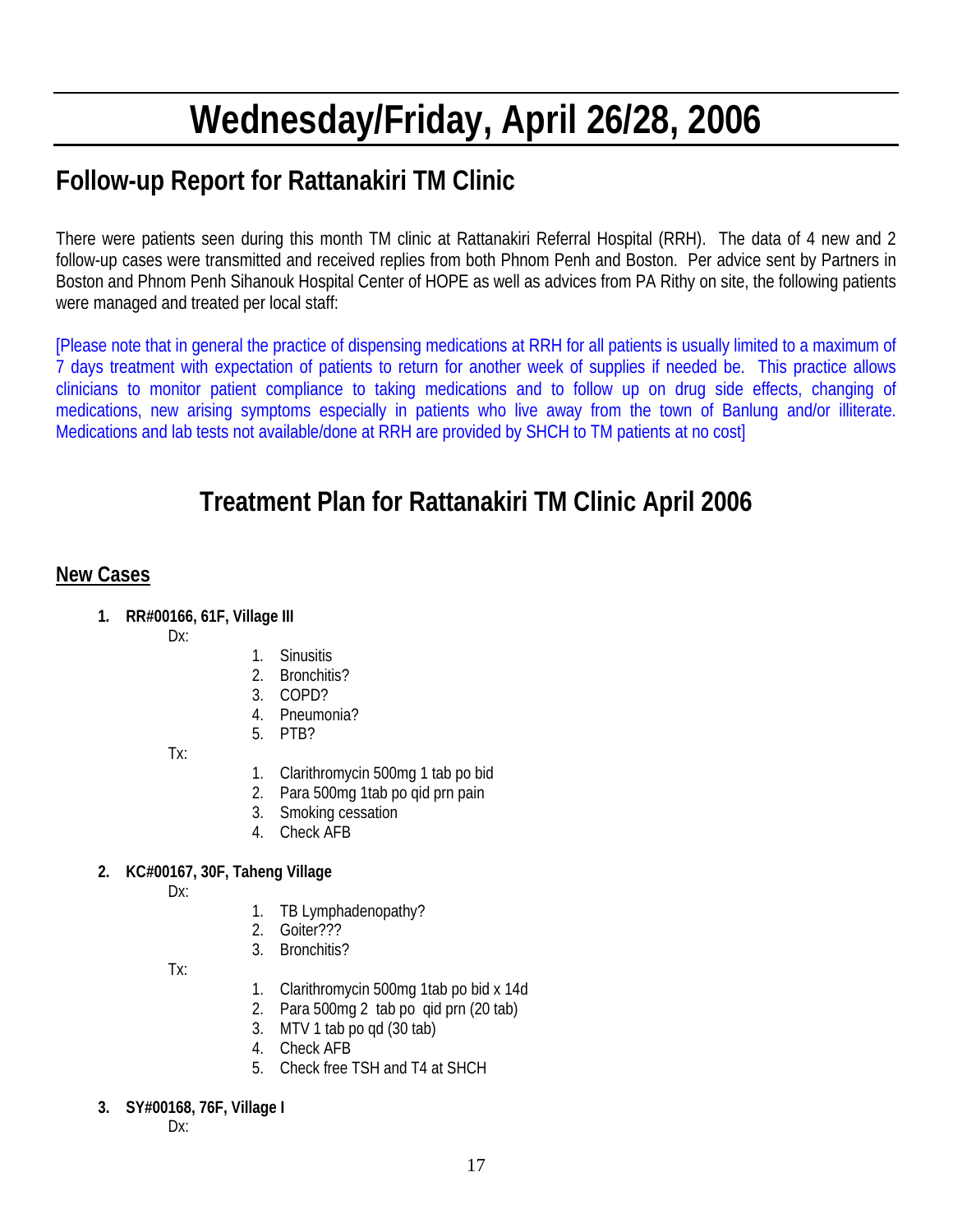- 1. TB Lymphadenopathy?
- 2. Adenitis

Tx:

- 1. Cephalexin 250mg 2 tab po tid x 10d
- 2. Para 500mg 2 tab po qid prn
- 3. MTV 1 tab po qd

## **4. TS#00169, 59M, Villlage I**

Dx:

- 1. DM II with PNP
- 2. HTN
- 3. CHF
- 4. VHD?
- 5. UTI
- 6. DM foot ulcer
- 7. Renal insufficiency

Tx:

- 1. Glibenclamide 5mg 2 tab bid
- 2. Furosemide 20mg 1 tab po qd
- 3. ASA 81 mg 1 tab qd
- 4. Metformin 500mg ½ tab bid
- 5. Amlodipine 5mg ½ tab qd
- 6. Cipro 500mg/5cc suspension 5cc po bid x 10d
- 7. Desipramine ½ tab po qhs
- 8. DM/HTN education and foot care
- 9. Para 500mg 2 tab po prn pain

## **Follow-up patients**

**1. CK#00102, 18F, Village IV** 

Dx:

## 1. CHF

- 2. Artrial Fibrillation
- 3. Cardiac insufficiency (MR, AR)
- 4. Cardiomegaly
- 5. Anemia
- 6. Ascites

Tx:

- 1. Captopril 25mg 1 tab po qd
- 2. Furosemide 20mg 1 tab po q12h
- 3. MTV 1 tab po q12h
- 4. Feso4/Folic Acid 200/0.25mg 1tab po q12h
- 5. Add Digoxin 0.25 mg ½ tab po qd
- 6. ASA 300mg ¼ tab po qd

## **2. KP#00153, 57F, Village III**

Dx:

- 1. DMII
- 2. VHD
- 3. A-fib
- 4. HTN
- 5. ASD/VSD?

Tx:

1. Lisonopril 5mg 1tab po qd x 100d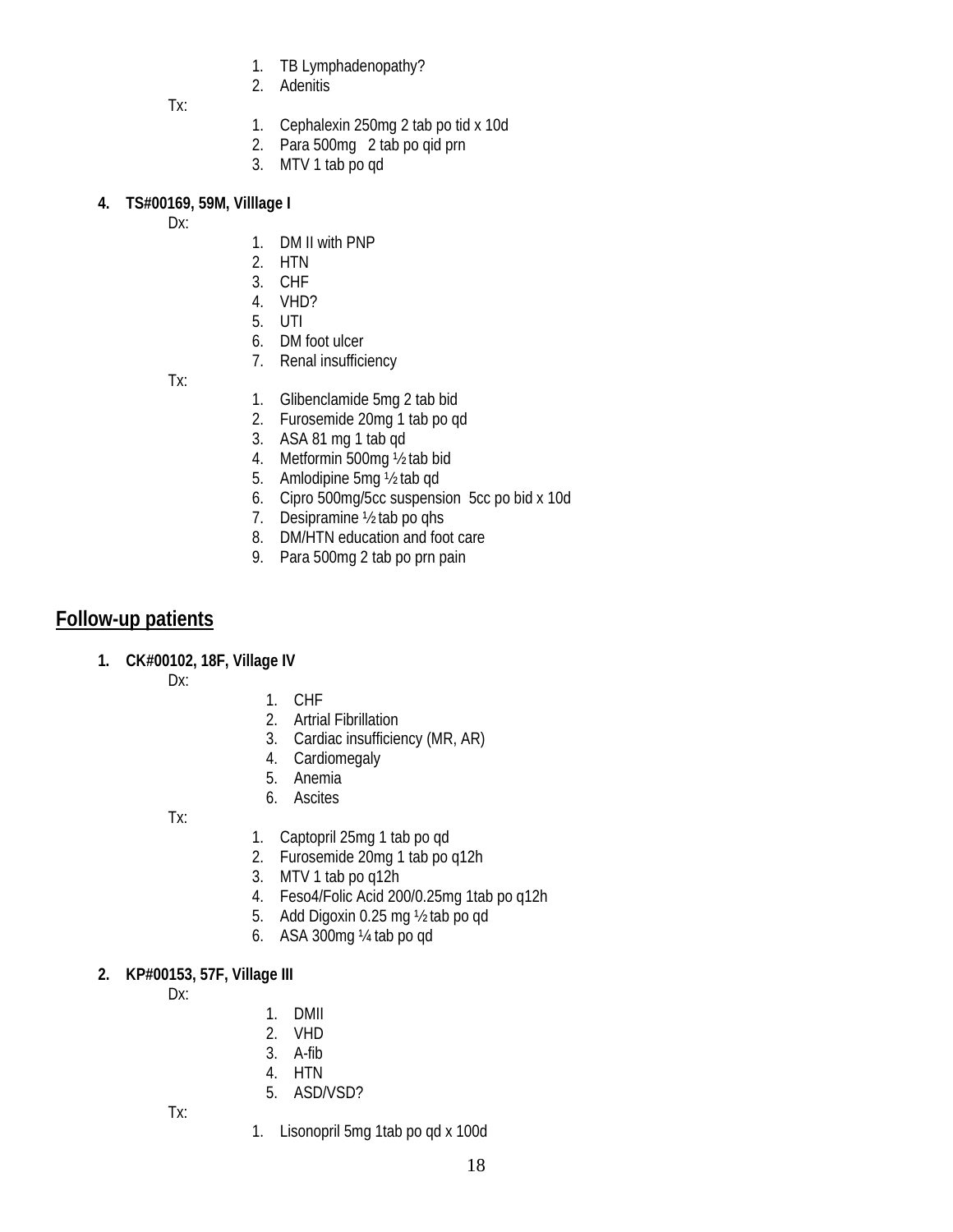- 2. Glibenclamide 5mg ½ tab po qd x 100d
- 3. Atenolol 50 mg ½ tab po qd x 100d
- 4. MTV 1 tab po qd x 100d
- 5. ASA 81 mg 1 tab po qd x 100d
- 6. Desipramine 75 mg ½ tab po x 100d

#### **3. LH#00116, 59F, Village IV**

Dx:

- 1. Hyperthyroidism?
- 2. HTN
- 3. Cardiomegaly

Tx:

- 1. HCTZ 50mg  $\frac{1}{2}$  tab po gdx 100d
- 2. ASA 81 mg 1 tab po chew qd x 100d
- 3. Methimazol 10mg ½ tab qd x 100d
- 4. Recheck free T4 and TSH

## **4. EB#00078, 41F, Village IV**

Dx:

- 1. CHF
- 2. Incompleted RBBB

Tx:

- 1. Enalopril 5mg ½ tab po qd x 100d
- 2. Digoxin 0.25mg 1tab po qd x 100d
- 3. Furosemide 40mg 1 tab po bid x 100d
- 4. Spironolactone 25mg 2tab po bidx100d
- 5. MTV 1tab po bid x100d

#### **5. UP #00094, 51F, Village I**

- Dx:
- 1. Hyperthyroidism
- Tx:
- 2. Propranolol 40 mg ½ tab po qd
- 3. Recheck free T4 and TSH at SHCH

## **6. OT# 0155, 45F, Village I**

Dx:

- 1. DMII
- 2. HTN

Tx:

- 1. Lisinopril 5mg 1 tab po qd x 100d
- 2. Glibenclamide 5mg 2 tab po bid x 100d
- 3. Metformin 500mg 1 tab po bid x 100d
- 4. ASA 81mg chew 1 tab po qd x 100d
- 5. Desipramine 75mg 1 tab po ghs x 100d

## **7. OP#00161, 78M, Village I**

- Dx:
- 1. Emphysema/ COPD

Tx:

- 1. Albuterol inhaler 2 puffs bid prn SOB
- 2. MTV 1 tab po qd
- 3. Stop smoking

## **8. NB#00164, 53M, Tompong Roeung Village**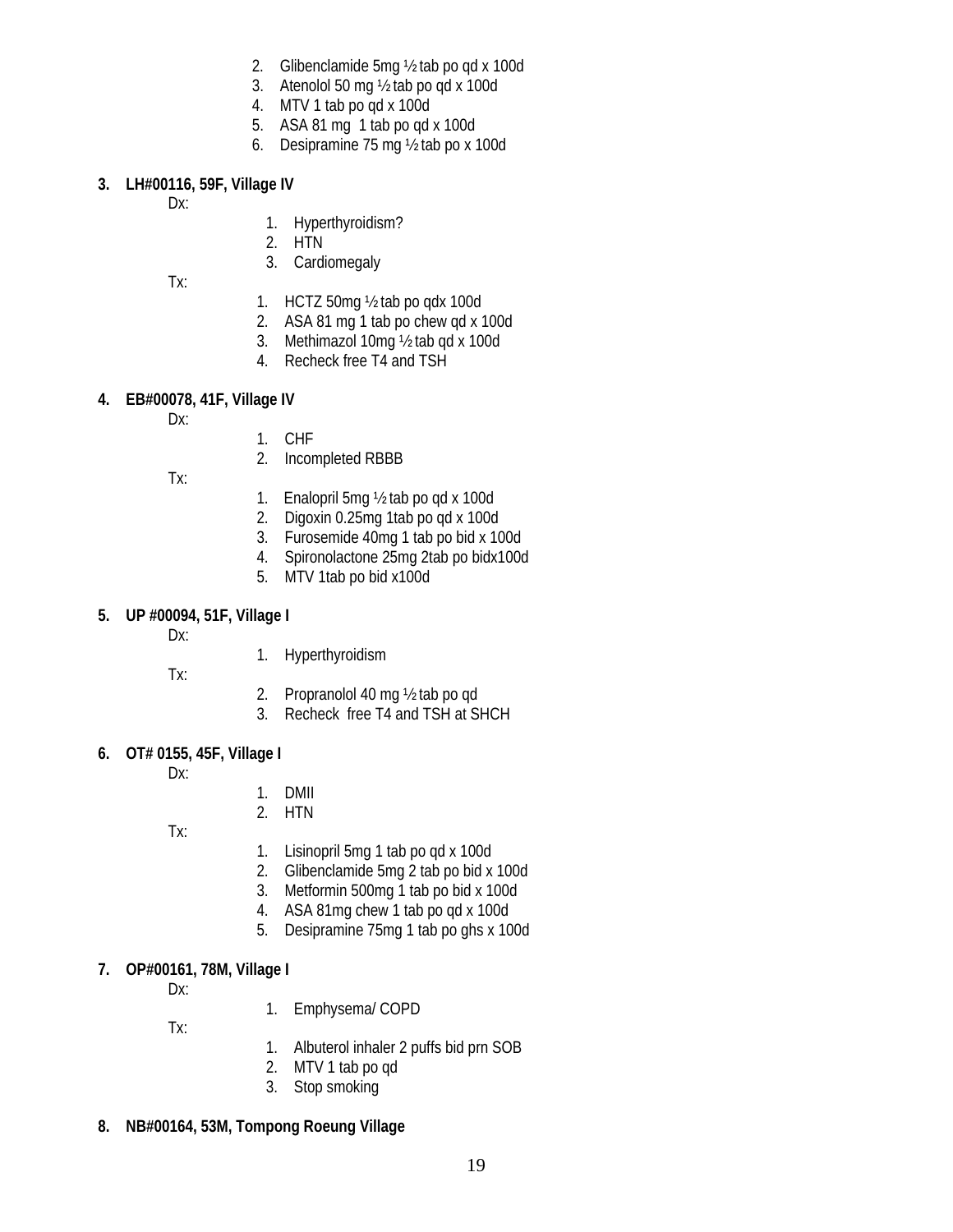Dx:

- 1. Lymphoma?
- 2. Neck/parotid cancer ?
- 3. PTB???
- 4. Malnutrition

Tx:

- 1. Para 500mg 1 tab po q12h PRN (pain )
- 2. MTV 1 tab po q12h
- 3. Similac Cereal 3 scips/180cc water q12h
- 4. Fine Needle Aspiration (FNA) to be sent for cytology at SHCH

## **9. OS#00143,48F, Thmey Village**

- Dx:
- 1. ASD
- 2. Right Atrium enlargement
- Tx:
- 1. Furosemide 20mg ½ tab po qd x 100d
- 2. ASA 81 mg 1tab po qd x 100d

## **10. MS#00144, 52M, Thmey Village**

- Dx:
- 1. DM II
- Tx:
- 1. Glibenclamide 5mg 2 tab po qd x 100d
- 2. Lisinopril 5mg ¼ tab po qd x 100d
- 3. ASA 81mg 1 tab po qd x 100d

## **11. CL#00159, 45F, Bafang Village**

- Dx:
- 1. Right breast cyst
- 2. HTN

Tx:

- 1. Paracetamol 500mg 1tab po qid prn pain
- 2. HCTZ 50mg ½ tab po qd

## **12. CL#00122, 33F, Village III**

Dx:

1. Subclinical Hyperthyroidism

Tx:

- 1. Methimazol 10mg ½ tab po tid
- 2. Recheck free T4 and TSH at SHCH

## **13. TO#00152, 45M, Village II**

Dx:

- 1. Left knee pain 2. HTN
- Tx:
- 1. Diflunasol 500 mg 1 tab po bid
- 2. HCTZ 50mg ½ tab po qd
- 3. Para 500mg 2 tab po prn pain (50 tab)

## **14. KM#00158, 51F, Sre Ankrong Village**

Dx:

Tx:

- 1. Hyperthyroidism?
- 1. Recheck free T4 and TSH at SHCH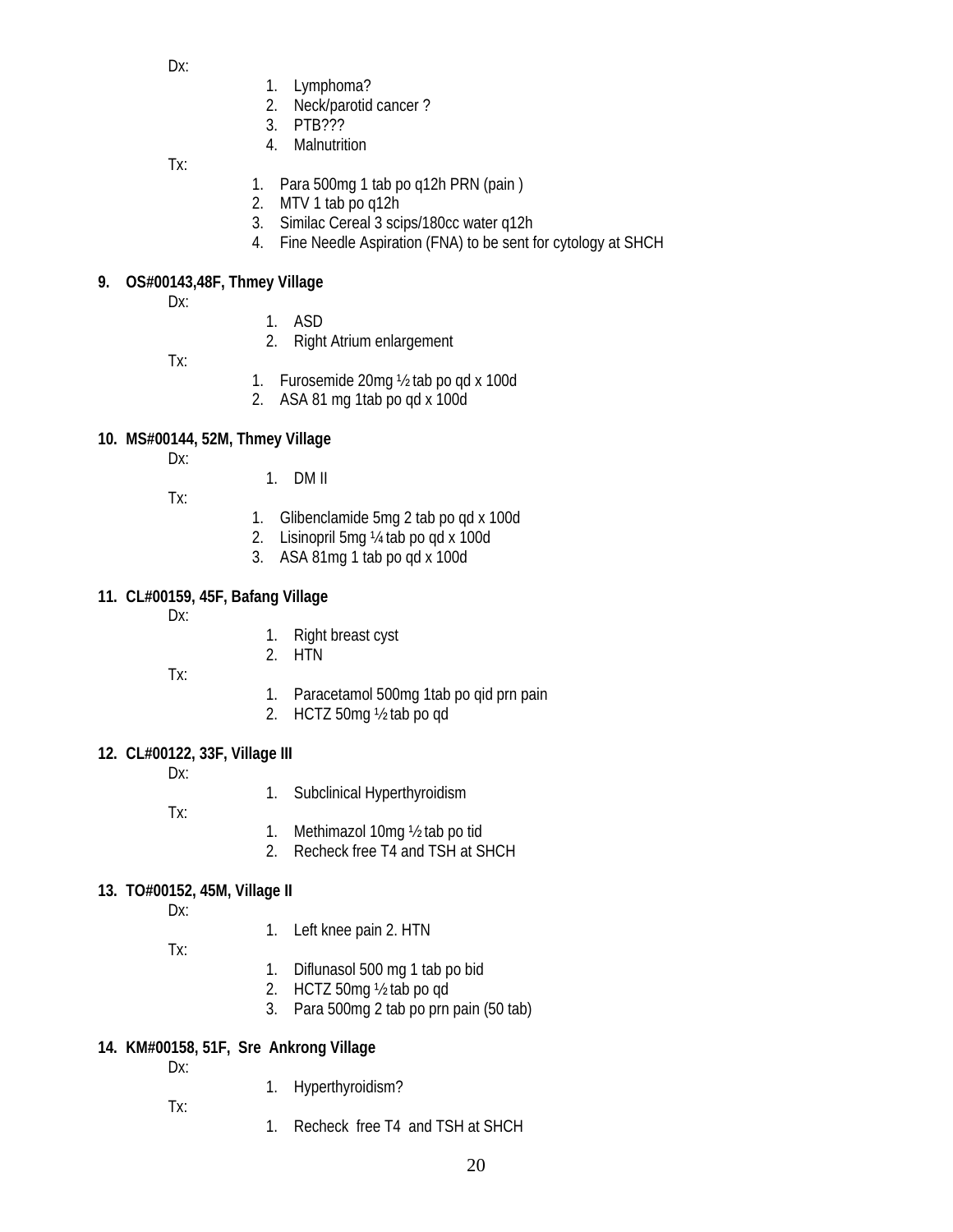**From:** Rithy Chau [mailto:tmed\_rithy@online.com.kh] **Sent:** Wednesday, May 17, 2006 3:26 PM **To:** 'Kiri Hospital' **Cc:** 'Bernard Krisher'; 'Noun SoThero'; gjacques@online.com.kh; 'Kathleen M. Kelleher'; 'Joseph Kvedar'; 'Fil - Jr. Tabayoyong'; 'Ed & Laurie Bachrach'; 'Cornelia Haener'; 'Ruth Tootill'; kruylim@yahoo.com; 'Paul Heinzelmann' **Subject:** RE: Rattanakiri TM April 2006 Lab Results

Dear Channarith/San,

Here is an additional note for lab result:

## **NB#00164, 53M, Tompong Roeung Village**

Result from SHCH telepathology lab of FNA of neck mass for cytology on 28.04.06 was concluded on 09.05.06 as follow:

Dx: Matastasis of nasopharyngeal carcinoma

Tx: Palliative care with pain medication and MTV/Similac cereal

If you have any further question, please let me know. I will bring up with me copies of the lab results for your record on my next visit next month.

Best Regards, Rithy

**From:** Rithy Chau [mailto:tmed\_rithy@online.com.kh] **Sent:** Thursday, May 11, 2006 4:02 PM **To:** 'Kiri Hospital' **Cc:** 'Bernard Krisher'; 'Noun SoThero'; 'gjacques@online.com.kh'; 'Kathleen M. Kelleher'; 'Fil - Jr. Tabayoyong'; 'Ed & Laurie Bachrach' **Subject:** Rattanakiri TM April 2006 Lab Results

Dear Channarith/San,

Here are the lab results done on 28/04/06 for patients from the April 2006 TM Clinic:

- 1. UP#00093, 53F
	- $TSH$  0.06  $[0.49 4.67]$ 
		- Free T4  $41.57$  [9.14 23.81]
			- Dx: Hyperthyroidism

Tx: Start Methimazole 10mg ½ tab po tid x 2mo and recheck her TFT again in 2 months

- 2. LH#00116, 59F
	- TSH 0.70 [0.49 4.67]
	- Free T4  $17.24$  [9.14 23.81]
	- $Na = 144$  [135 145], K = 3.2 [3.5 5.0], Cl = 110 [95 -110], Creat = 58 [44 80], glucose  $= 7.1$  [4.2 – 6.4]